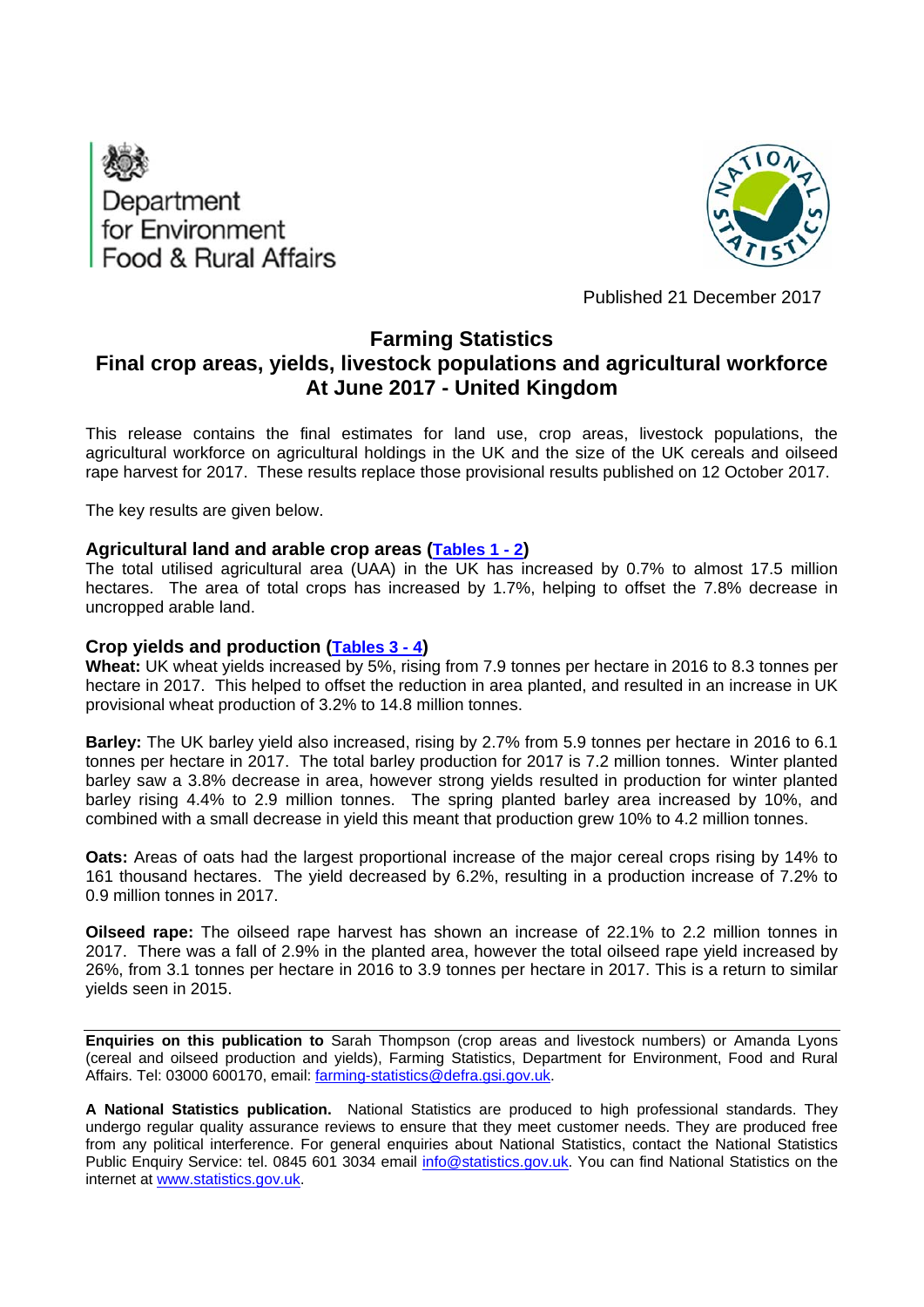## **Horticultural crops ([Tables 5 - 7\)](#page-12-0)**

In 2017 the total area of horticultural crops increased by 3.5% to 168 thousand hectares. Vegetables and salad for human consumption make up the majority (70%) of this area and increased by 4.0% to 117 thousand hectares in 2017.

## **Livestock [\(Tables 8 - 12](#page-14-0))**

The total number of cattle and calves in the UK is 10 million in 2017. The female breeding herd accounts for over a third of the total cattle and stands at almost 3.5 million head in 2017.

Fattening pigs increased by 2.3% in 2017 and along with a small increase of 0.4% in the female breeding herd, the total number of pigs rose by 2.1% to almost 5.0 million.

In 2017, the number of lambs in the UK increased by 3.0% to 17.3 million and the female breeding flock increased by 2.2%. This led to a total UK sheep and lamb population of 34.8 million.

Total Poultry increased by 5.3% to almost 182 million birds in 2017. This increase was largely due to the 6.3% rise in broiler numbers (table chickens) to 118 million birds, which account for almost two thirds of the total.

### **Agricultural workforce ([Table 13\)](#page-17-0)**

The total number of people working on agricultural holdings in the UK in 2017 rose by 1.7% to 474 thousand.

#### **Key country level changes**

Figure 1 shows how the UK percentage change for certain items compares to the country level changes. The decrease seen in the wheat area in England has driven the overall UK level change. This is due to the largest proportion of this crop (92%) being grown in England.

|               | <b>UK</b> | <b>England</b> | <b>Scotland</b> | N. Ireland | <b>Wales</b> |
|---------------|-----------|----------------|-----------------|------------|--------------|
|               | % change  | % change       | % change        | % change   | % change     |
| Wheat area    | $-1.7$    | $-1.9$         | -0.1            | 1.3        | 0.3          |
| Potatoes area | 4.6       | 3.9            | 6.4             | 8.4        | 6.9          |
| Pigs          | 2.1       | 1.5            | $-1.3$          | 8.0        | 5.6          |
| Sheep         | 2.6       | 3.1            | 2.3             | 1.5        | 2.3          |
| Cattle        | $-0.3$    | $-0.2$         | $-1.2$          | 0.1        | 0.3          |

#### **Figure 1: Percentage changes between 2016 and 2017 by UK country**

#### **Data uses, next publications and survey methodology [\(pages 19 - 24](#page-18-0))**

Information on how each of the UK countries run their surveys can be found on pages 19 to 24 along with data uses and upcoming publication dates.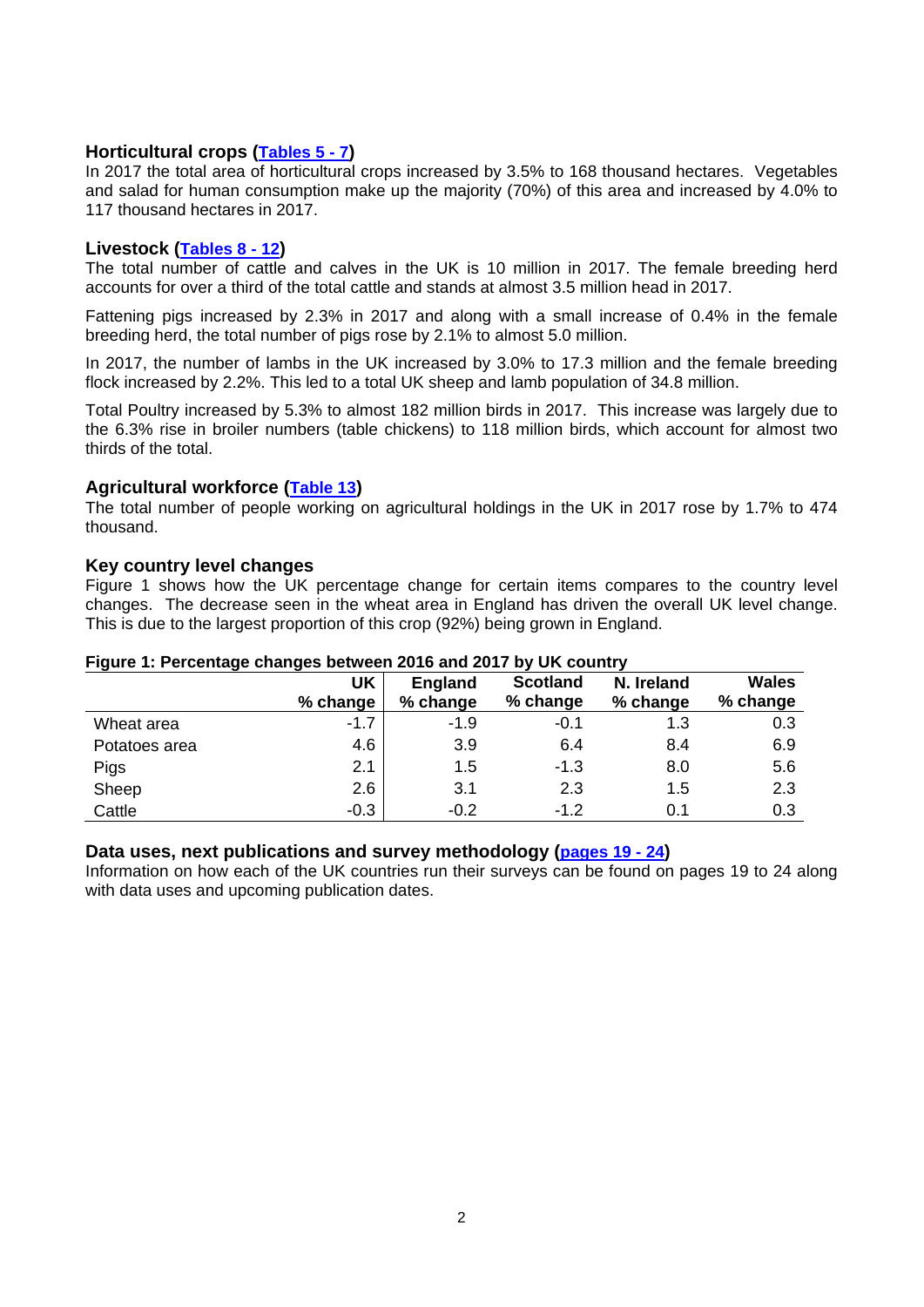## **Detailed results**

### **Utilised agricultural area**

The utilised agricultural area is made up of all arable and horticultural crops, uncropped arable land, land used for outdoor pigs, temporary and permanent grassland and common rough grazing. In June 2017 the total utilised agricultural area in the UK was almost 17.5 million hectares, covering 72% of the UK land area. Figure 2 shows that the total utilised agricultural area has remained between 17 and 18 million hectares since 2000.





#### **Croppable area**

Croppable area consists of cereals, oilseed, potatoes, other arable crops, horticultural crops, uncropped arable land and temporary grass. In 2017, the croppable area rose by 1.0% to 6.1 million hectares. This represents over a third of the UK utilised agricultural area.

Figure 3 shows that on the whole the proportion of croppable land used for each purpose remained similar between 2016 and 2017, however some categories did see large value changes (Table 1). The largest proportional change in area was uncropped arable land which decreased by 7.8%. Other arable crops saw the largest increase of 5.5%.



**Figure 3: Breakdown of croppable area at 1 June 2017 compared to 2016**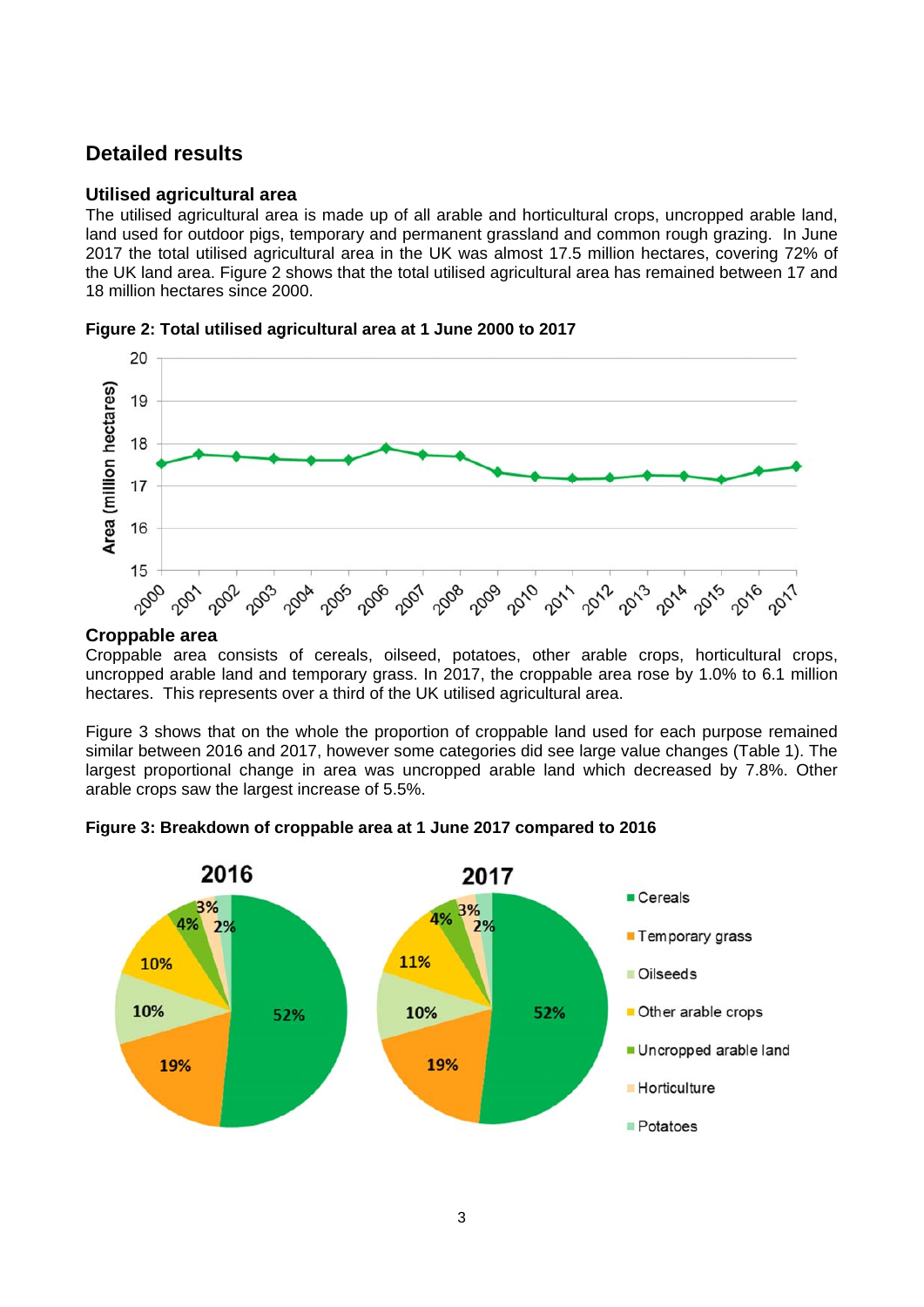### **Cereals and oilseeds**



**Figure 4: Crop areas in the UK between 1984 and 2017**

Figure 4 shows the area of the three most popular crops grown in the UK; wheat, barley and oilseed rape. Since 1984 the wheat area has fluctuated between approximately 1.6 and 2.1 million hectares. The area of barley has declined considerably over the years. However, the last three years have seen modest increases and the total barley now stands at 1.2 million hectares. The oilseed rape area increased from 269 thousand hectares in 1984, reaching a peak of 756 thousand hectares in 2012. However since then the area has decreased every year and now stands at 562 thousand hectares.

As a whole, yields for all cereal crops are still down from the peak of 2015. However, the overall yield for total cereals is showing a 3% increase from 7.0 tonnes per hectare in 2016 to 7.2 tonnes per hectare in 2017. Harvest was completed for the majority of English farms by late September, but a period of unsettled weather at the end of the month prolonged the harvest in North West England, Scotland and Wales.

As a result of the increase in yield, total cereal production has risen by 4.7% to 23 million tonnes. This is also partially due to a 1.6% increase in the UK area of cereal crops.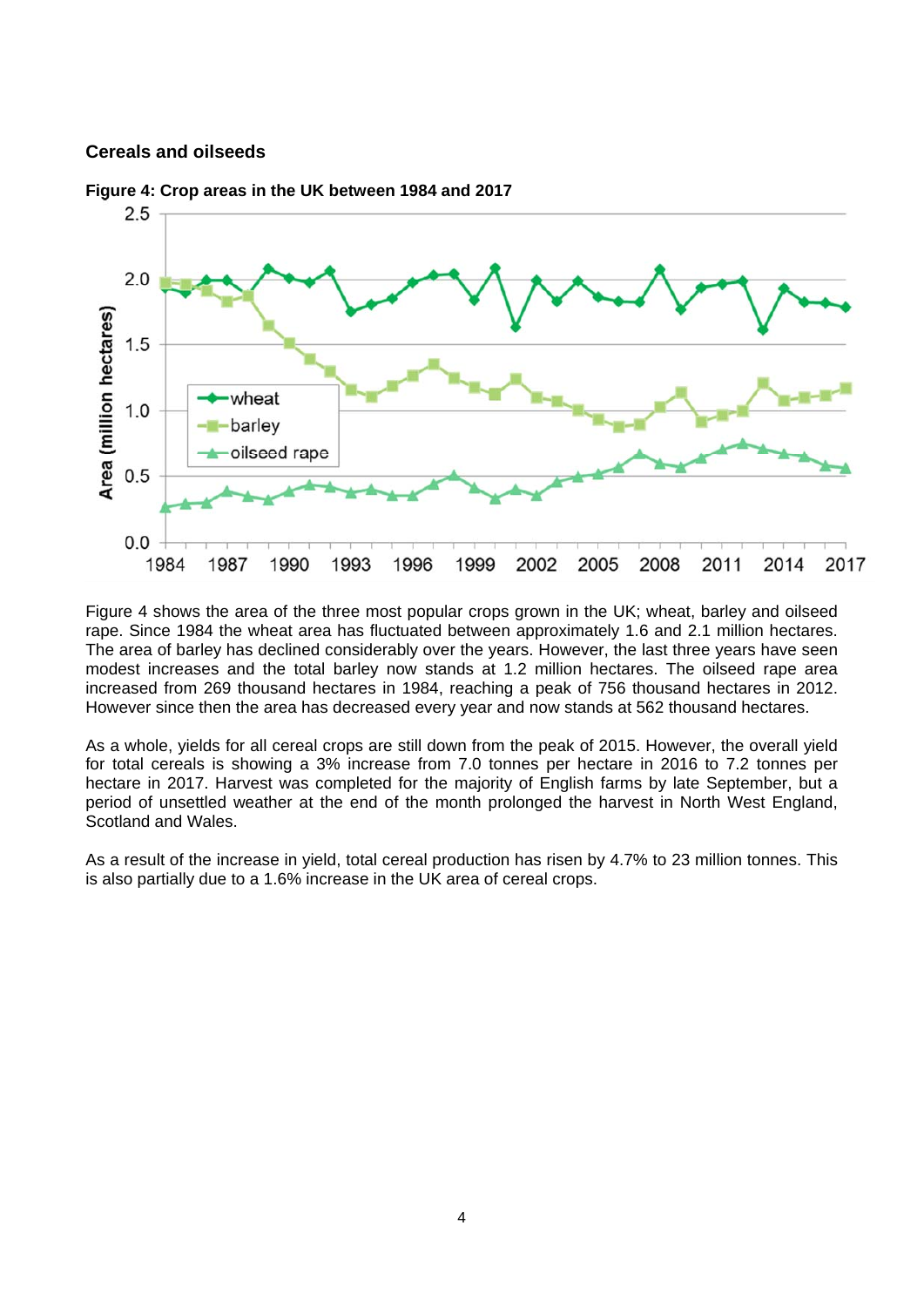

**Figure 5: Crop production in the UK: 2015 to 2017, and 5 year average** 

As expected the yields for individual crops differ greatly (Figure 6). The UK wheat yield had been increasing in recent years and reached a peak in 2015 of 9.0 tonnes per hectare, the highest it has been in the past 25 years. The 2017 wheat yield is 8.3 tonnes per hectare, an increase of 5% on the 2016 level.

The UK barley yield also peaked in 2015 at 6.7 tonnes per hectare. After a fall of 11% in 2016, it increased again in 2017 by 2.7% to 6.1 tonnes per hectare. Yields for oilseed rape show the largest proportional increase up over a quarter (26%) on the 2016 level of 3.1 tonnes per hectare and now stand at 3.9 tonnes per hectare. This is despite some reports of crops struggling in some areas due to pigeon damage or poor establishment.

**Figure 6: UK crop yields between 2000 and 2017** 

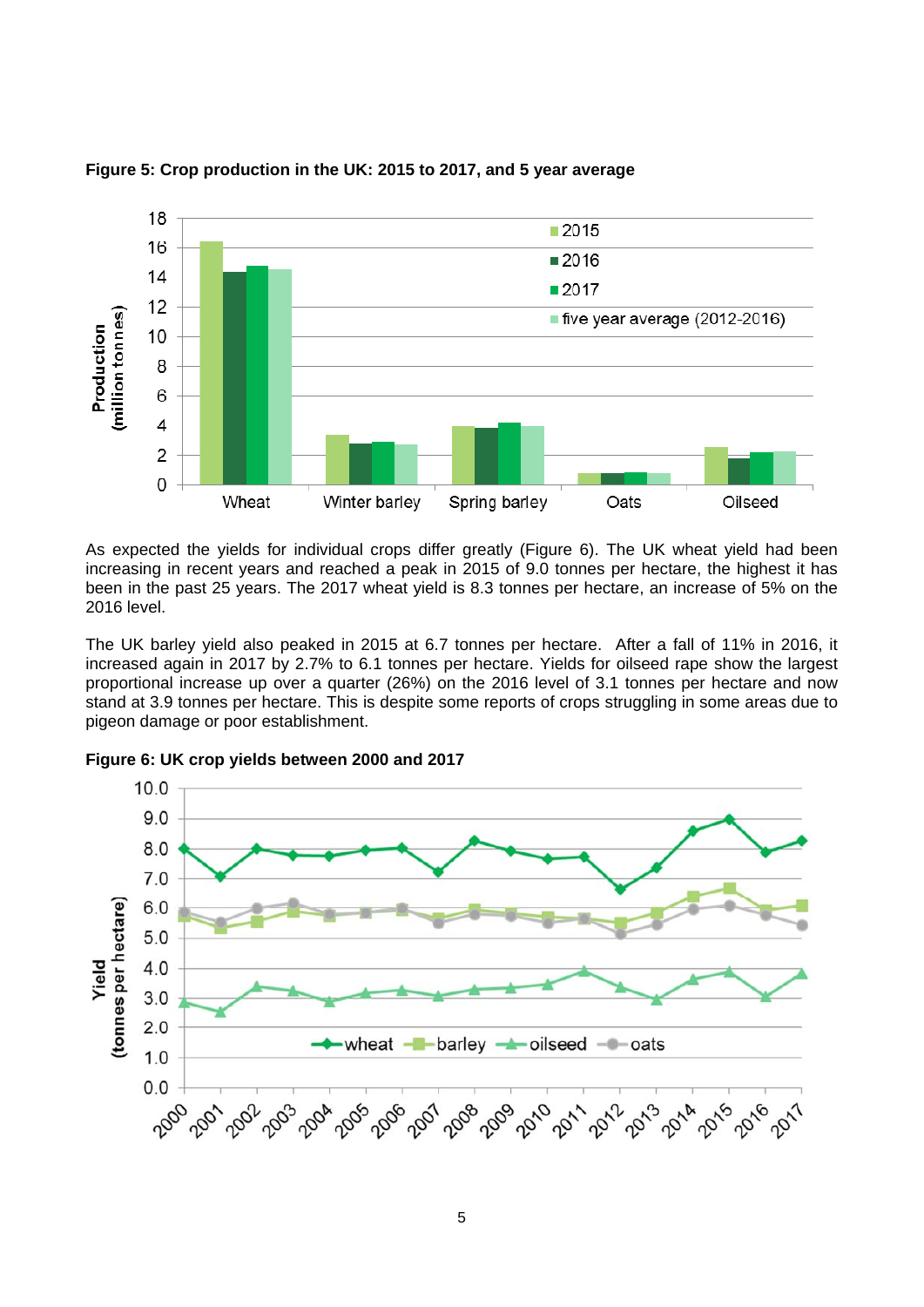UK country and English regional figures are available in the cereal and oilseed dataset on our website at: https://www.gov.uk/government/organisations/department-for-environment-food-ruralaffairs/series/structure-of-the-agricultural-industry.

#### **Wheat**

The increased wheat yield and a 1.7% fall in area resulted in a 3.2% rise in production, from 14.4 million tonnes in 2016 to 14.8 million tonnes in 2017. Although lower than in 2014 and 2015 the wheat harvest is above the five year average of 14.5 million tonnes.

Figure 7 shows the variation of wheat yields across the English regions. There were reduced yields in all regions since the highs of 2015, however all except the North West showed increases on 2016 levels.



## **Figure 7: Wheat yield by English region 2015 to 2017**

#### **Barley**

Winter and spring barley both saw increased levels of production in 2017. A 10% increase in the planted area of spring barley, and a slight decrease in yield to 5.6 tonnes per hectare resulted in a production increase of 10%. Winter barley areas fell by 3.8% to 423 thousand hectares but yields increased 8.5% to 7.0 tonnes per hectare, leading to a 4.4% rise in production. The combined total yield for barley sits at 6.1 tonnes per hectare for 2017, matching the five year average.

#### **Oats**

The planted area of oats had the largest proportional increase of the major cereal crops rising by 14% to 161 thousand hectares. The yields in England, Wales and Scotland decreased, resulting in a 6.2% fall in the UK yield to 5.4 tonnes per hectare. The increase in area more than offset the lower yields to give a 7.2% increase in production which rose from 816 thousand tonnes in 2016 to 875 thousand tonnes in 2017.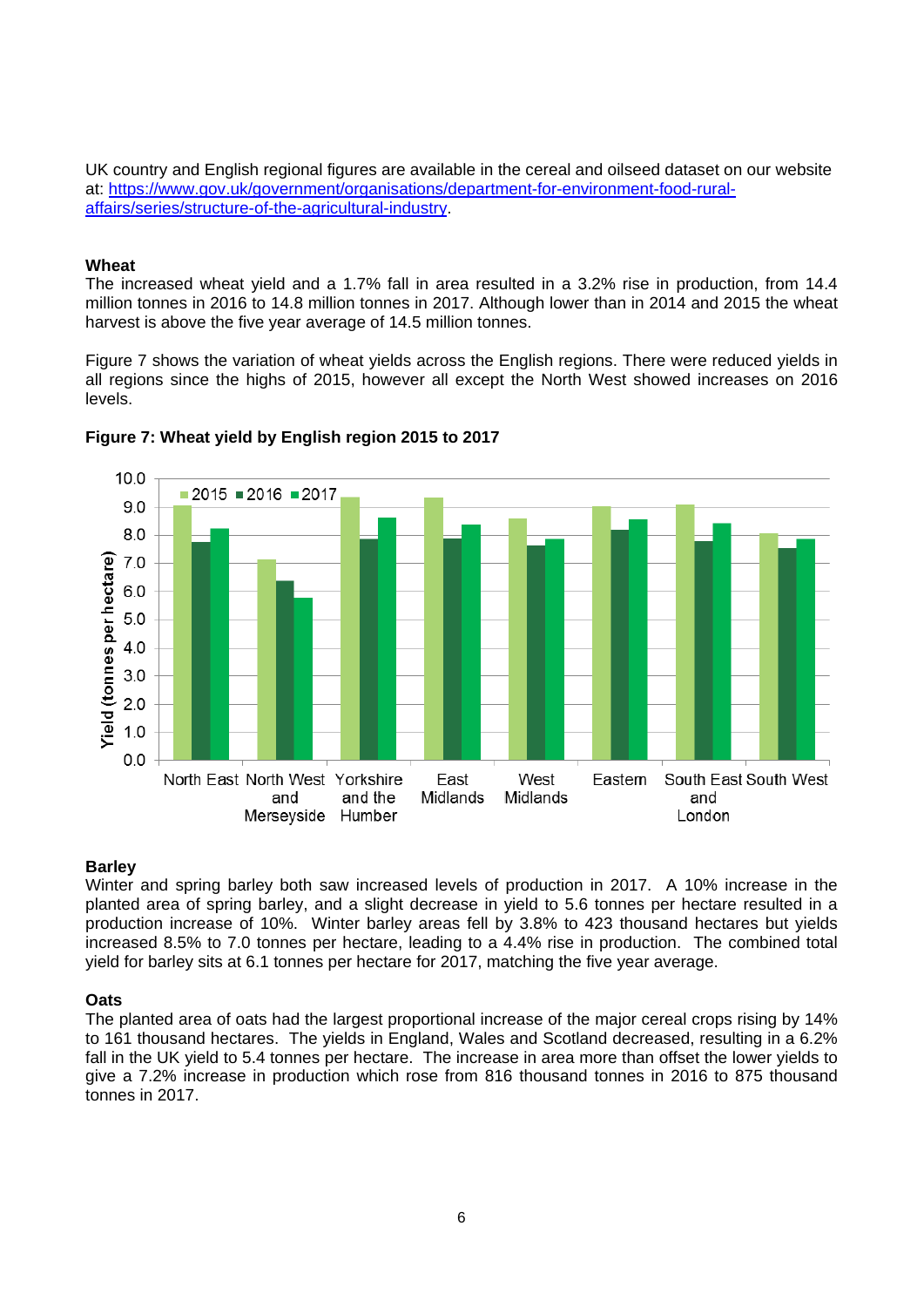#### **Oilseed Rape**

The oilseed rape harvest has shown an increase of 22% to 2.2 million tonnes in 2017. There was a fall of 2.9% in the planted area, however there was an increase in total oilseed rape yield of 26%, from 3.1 tonnes per hectare in 2016 to 3.9 tonnes per hectare in 2017. This is similar to the yields seen in 2015.

#### **Minor cereal crops**

Grain production from the minor cereal crops (rye, mixed corn and triticale) usually comprises between 0.5% and 0.6% of the UK total cereal estimate. The 2017 harvest fit into this range, however, minor crop estimates are not considered as reliable as the other surveyed crops as outlined in the methodology.

## **Horticultural crops**

The total area of horticultural crops saw an increase of 3.5% between 2016 and 2017 and now stands at 168 thousand hectares.



**Figure 8: Breakdown of total horticultural area at 1 June 2017** 

The area of vegetables and salad for human consumption increased by 4.0% between 2016 and 2017 and accounts for 70% of the total horticultural area (see Figure 8). Orchards and small fruit together account for a further 21% of the horticultural area with hardy nursery stock and glasshouse accounting for the remaining 7% and 2% respectively.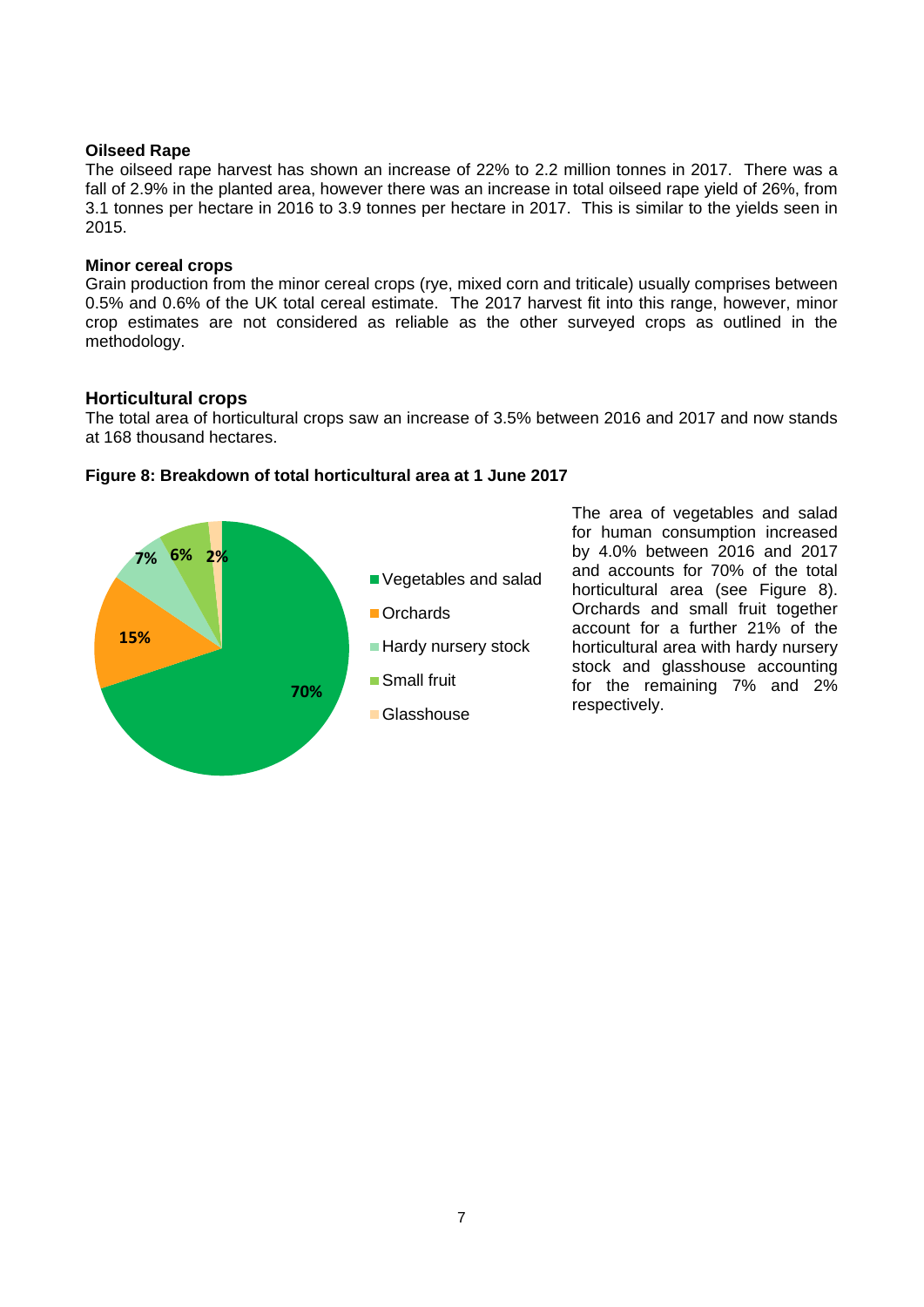## **Livestock results**

## **Cattle**

In 2017 the total number of cattle and calves in the UK is just over 10.0 million head. The breeding herd accounts for over a third of total cattle and remained at almost 3.5 million head in 2017. The beef and dairy herds have remained largely unchanged in recent years at approximately 1.6 and 1.9 million animals respectively (see Figure 9). The main dairy and beef herds are made up of female cattle aged 2 years or more that have calved.



**Figure 9: Dairy and beef herd numbers at June 2005 to 2017**

## **Pigs**

The total number of pigs in the UK increased by 2.1%, from 4.9 million animals in 2016 to almost 5 million in 2017. The main reason for this was the 2.3% increase in fattening pigs, largely due to the 1.7% increase in the England figures which account for 80% of the UK fatteners.

## **Sheep**

In 2017, the number of lambs in the UK increased by 3.0% to 17.3 million and the female breeding flock increased by 2.2%. This led to a total UK sheep and lamb population of 34.8 million, the highest level since 2005.

## **Poultry**

The total number of poultry in the UK increased by 5.3% to almost 182 million birds in 2017 compared to 173 million in 2016. Laying and breeding fowl saw an increase of 4.2%, whilst table chickens increased by 6.3% to 118 million birds.

## **Other livestock**

The number of goats and farmed deer in the UK increased between 2016 and 2017, rising by 1.4% and 0.6% respectively. The number of horses decreased by 3.6% and now stands at 258 thousand animals.

## **Agricultural workforce**

The total labour force on agricultural holdings in the UK increased by 1.7% to 474 thousand in 2017. Farmers, business partners, directors and spouses account for the majority (62%) of the total labour force and increased by 1.3% to 294 thousand.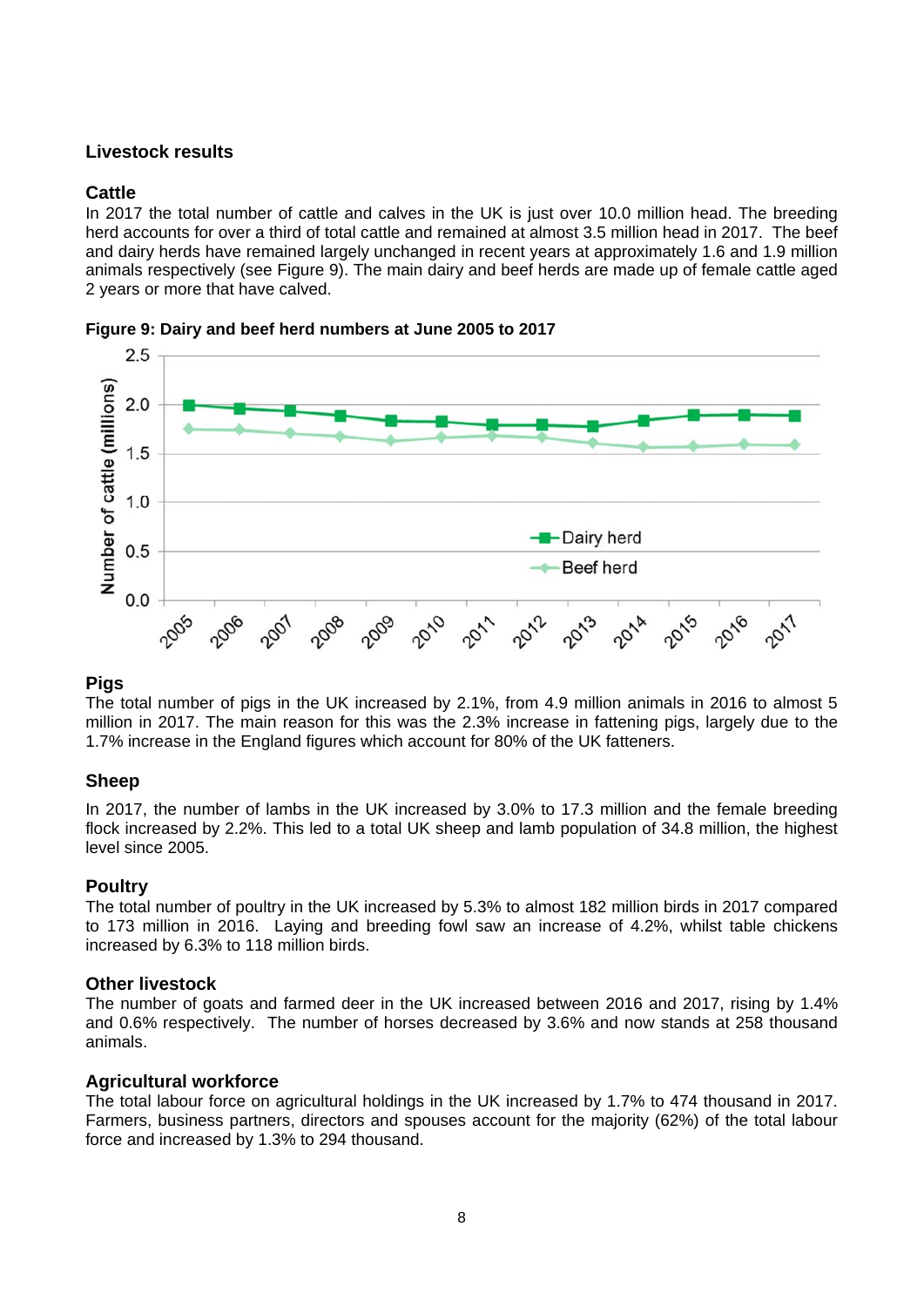## **Comparisons to other EU countries**

Data on livestock populations are collected each year under EU Regulation 1165/2008 (cattle, pigs and sheep) and 543/2009 (crops and land). Therefore, results can be compared across EU Member States. Data are available to search and download on the Eurostat website at http://ec.europa.eu/eurostat/web/agriculture/data/main-tables

According to the data from 2016, the UK is the  $7<sup>th</sup>$  largest cereal producer, the largest producer of sheep and the 3<sup>rd</sup> largest producer of cattle of the EU 28 Member States. Figures 9 to 11 below show the comparison of these activities across all Member States.

**Figure 9: Cereal areas in 2016 by EU Member State Figure 10: Number of sheep in 2016 by EU Member State**



(data in figures 9 and 10 refer to December 2016, not June 2016)



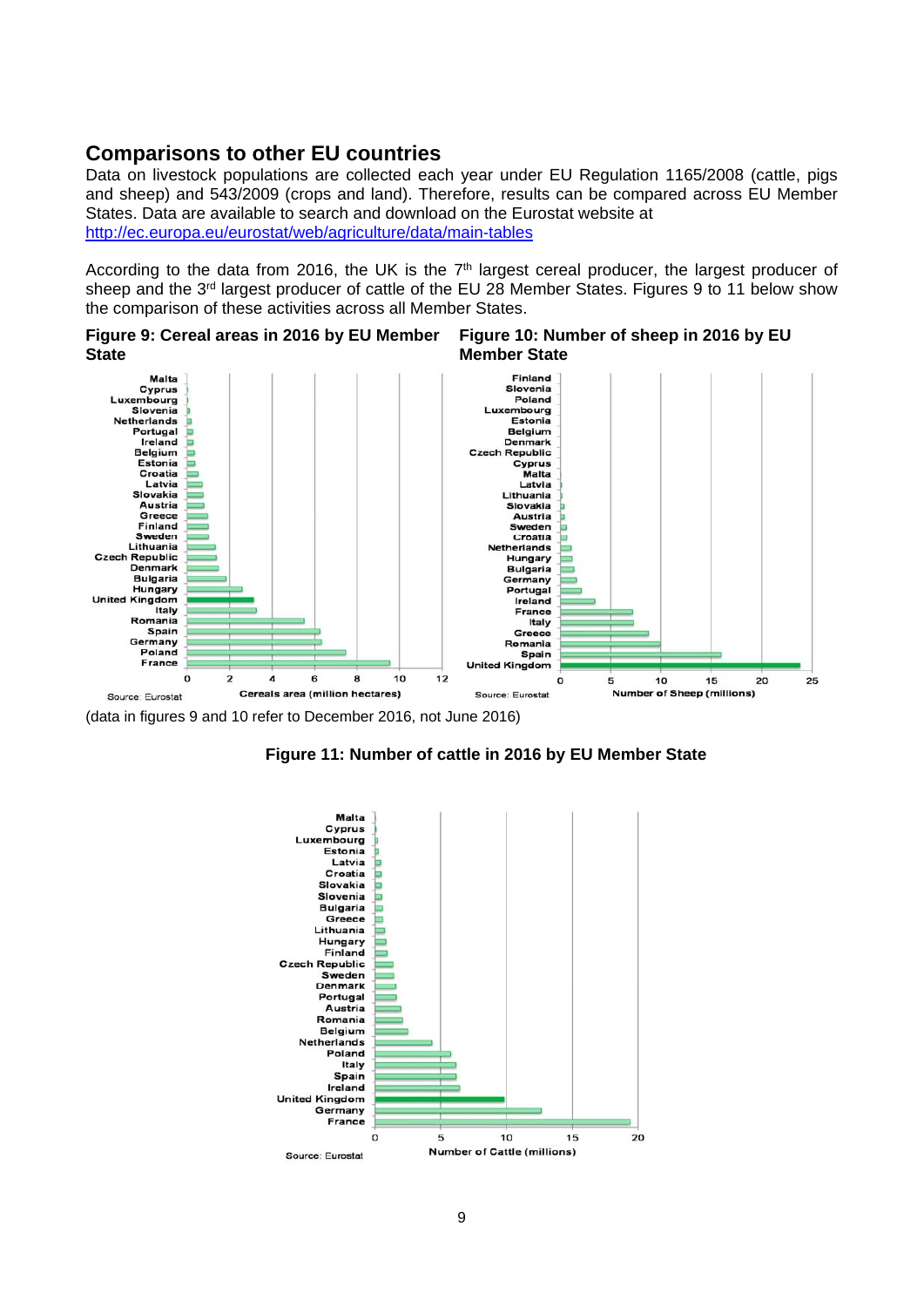## <span id="page-9-0"></span>**Results Tables**

|                                                                    |         |         |               | <b>Thousand hectares</b> |
|--------------------------------------------------------------------|---------|---------|---------------|--------------------------|
|                                                                    | 2015    | 2016    | 2017          | % change<br>2017-16      |
| Utilised agricultural area (a)                                     | 17 147  | 17 360  | 17 476        | 0.7                      |
| <b>Total agricultural land</b><br>(including common rough grazing) | 18 4 28 | 18 662  | 18835         | 0.9                      |
| <b>Common rough grazing</b>                                        | 1 1 9 9 | 1 1 9 9 | 1 1 9 8       | $-0.1$                   |
| Total area on agricultural holdings                                | 17 229  | 17 463  | 17637         | 1.0                      |
| Total croppable area                                               | 6 0 5 9 | 6 0 73  | 6 1 3 1       | 1.0                      |
| <b>Total crops</b>                                                 | 4679    | 4667    | 4745          | 1.7                      |
| Arable crops                                                       | 4 505   | 4505    | 4577          | 1.6                      |
| Cereals                                                            | 3 100   | 3 1 3 2 | 3 1 8 1       | 1.6                      |
| <b>Oilseeds</b>                                                    | 670     | 608     | 590           | $-3.0$                   |
| Potatoes                                                           | 129     | 139     | 145           | 4.6                      |
| Other arable crops                                                 | 606     | 627     | 661           | 5.5                      |
| Horticultural crops                                                | 174     | 162     | 168           | 3.5                      |
| Uncropped arable land (b)                                          | 214     | 262     | 241           | $-7.8$                   |
| Temporary grass under 5 years                                      |         |         |               |                          |
| old                                                                | 1 1 6 7 | 1 144   | 1 1 4 4       | 0.1                      |
| Permanent grassland (incl. rough<br>grazing)                       | 9880    | 10 079  | 10 138        | 0.6                      |
| Grass over 5 years old                                             | 6 0 78  | 6 1 1 8 | 6 1 3 5       | 0.3                      |
| Sole right rough grazing (c)                                       | 3801    | 3 9 6 1 | 4 0 0 3       | 1.1                      |
| Other land on agricultural                                         | 1 290   | 1 3 1 2 | 1 3 6 8       | 4.3                      |
| holdings<br>Woodland                                               | 961     | 978     |               |                          |
|                                                                    | 9       | 10      | 1 0 3 7<br>10 | 6.0<br>$-1.9$            |
| Land used for outdoor pigs                                         | 320     | 323     | 321           | $-0.7$                   |
| All other non-agricultural land                                    |         |         |               |                          |

**Table 1: Summary of land use on agricultural holdings on 1 June** 

(a) Includes all arable and horticultural crops, uncropped arable land, common rough grazing, temporary and permanent grassland and land used for outdoor pigs (excludes woodland and other non-agricultural land).

(b) Includes all arable land not in production, including bare fallow, game strips, wild bird cover and game cover.

(c) Classified as mountains, hills, heathland or moorland.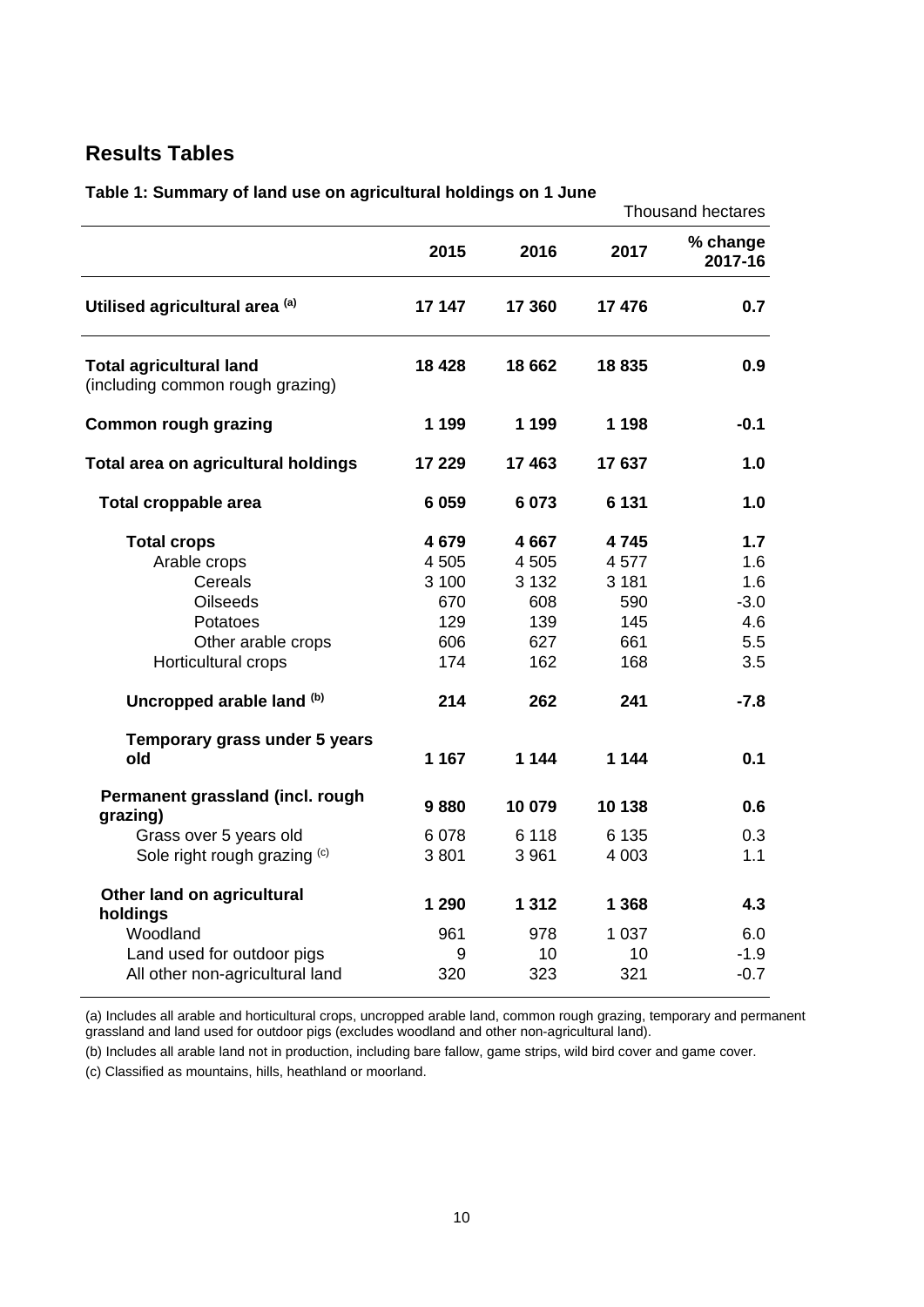|                                                                                   |                |         | <b>Thousand hectares</b> |                     |  |
|-----------------------------------------------------------------------------------|----------------|---------|--------------------------|---------------------|--|
|                                                                                   | 2015           | 2016    | 2017                     | % change<br>2017-16 |  |
| <b>Total arable crops</b>                                                         | 4 5 0 5        | 4 5 0 5 | 4577                     | 1.6                 |  |
| <b>Cereals</b>                                                                    | 3 100          | 3 1 3 2 | 3 1 8 1                  | 1.6                 |  |
| Wheat                                                                             | 1832           | 1823    | 1792                     | $-1.7$              |  |
| <b>Barley</b>                                                                     | 1 1 0 1        | 1 1 2 2 | 1 1 7 7                  | 4.8                 |  |
| winter                                                                            | 442            | 439     | 423                      | $-3.8$              |  |
| spring                                                                            | 659            | 683     | 754                      | 10.4                |  |
| Oats                                                                              | 131            | 141     | 161                      | 14.3                |  |
| Minor cereals (a)                                                                 | 35             | 45      | 52                       | 14.0                |  |
| <b>Oilseed crops</b>                                                              | 670            | 608     | 590                      | $-3.0$              |  |
| Oilseed rape                                                                      | 652            | 579     | 562                      | $-2.9$              |  |
| winter                                                                            | 645            | 570     | 554                      | $-2.8$              |  |
| spring                                                                            | $\overline{7}$ | 9       | 9                        | $-7.6$              |  |
| Linseed                                                                           | 15             | 27      | 26                       | $-3.3$              |  |
| <b>Borage</b>                                                                     | 3              | 1       | 1                        | $-38.7$             |  |
| <b>Potatoes</b>                                                                   | 129            | 139     | 145                      | 4.6                 |  |
| Other (non-horticultural) crops                                                   | 606            | 627     | 661                      | 5.5                 |  |
| Sugar beet (not for stock feeding)                                                | 90             | 86      | 111                      | 29.5                |  |
| <b>Field beans</b>                                                                | 170            | 177     | 193                      | 8.9                 |  |
| Peas for harvesting dry                                                           | 44             | 51      | 40                       | $-21.3$             |  |
| Maize (incl. fodder and grain maize)<br>Root crops, brassicas and fodder beet for | 187            | 194     | 197                      | 1.9                 |  |
| stock feeding                                                                     | 41             | 44      | 42                       | $-3.8$              |  |
| Other crops for stock feeding (b)                                                 | 38             | 36      | 39                       | 9.5                 |  |
| All other arable crops (c)                                                        | 37             | 40      | 39                       | $-3.2$              |  |

## **Table 2: Area of arable crops on agricultural holdings on 1 June**

(a) Minor cereals are a total of rye, mixed corn and triticale.

(b) Includes leguminous forage crops.

(c) Includes short rotation coppice, miscanthus and crops for aromatic or medicinal use.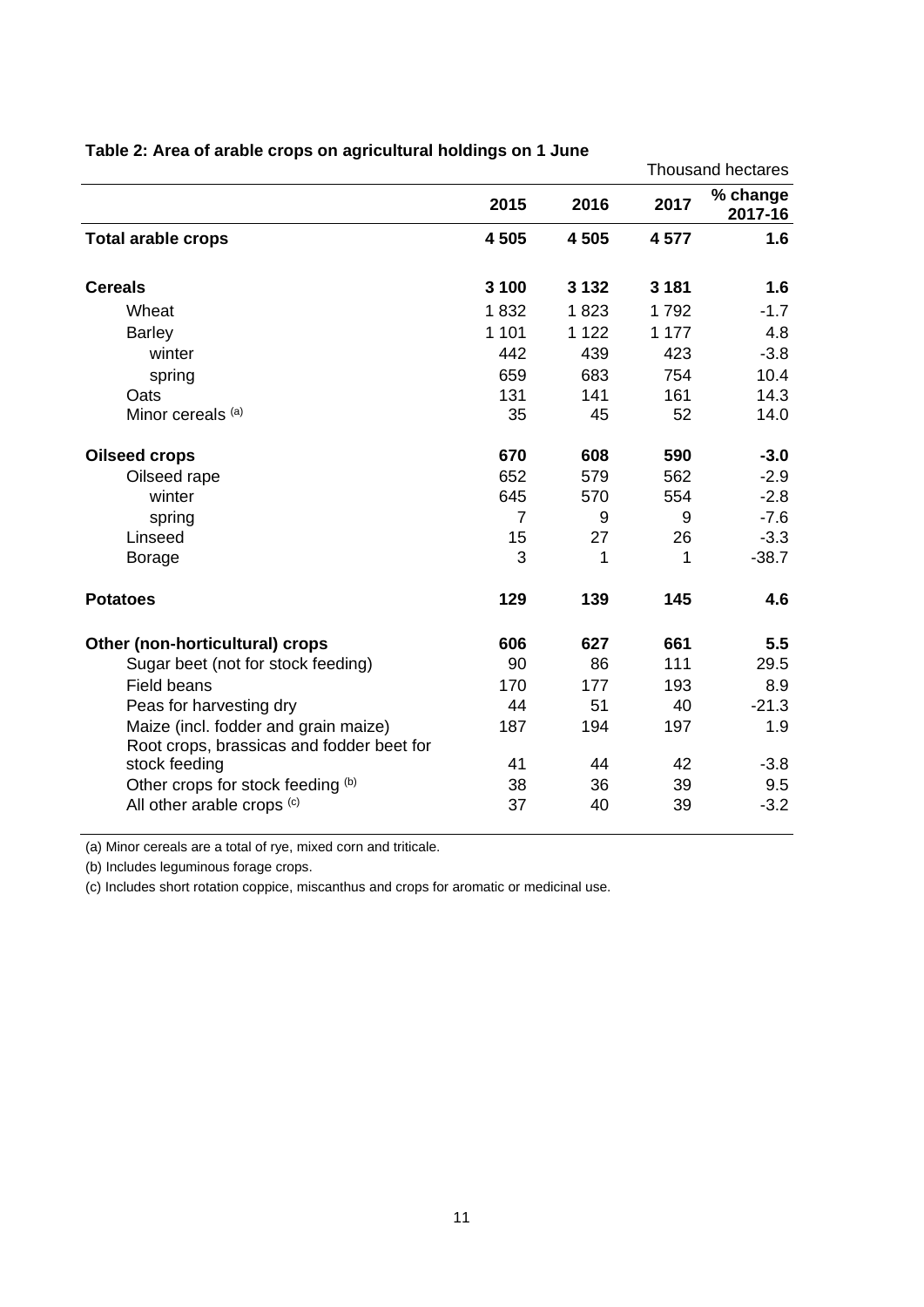<span id="page-11-0"></span>

|                             |      |      |      |      |      | Tonnes per hectare  |
|-----------------------------|------|------|------|------|------|---------------------|
|                             | 2013 | 2014 | 2015 | 2016 | 2017 | % change<br>2017-16 |
| Cereals <sup>(a)</sup>      | 6.6  | 7.7  | 8.0  | 7.0  | 7.2  | 3.0                 |
| Wheat                       | 7.4  | 8.6  | 9.0  | 7.9  | 8.3  | 5.0                 |
| <b>Barley</b>               | 5.8  | 6.4  | 6.7  | 5.9  | 6.1  | 2.7                 |
| winter                      | 6.4  | 7.2  | 7.7  | 6.4  | 7.0  | 8.5                 |
| spring                      | 5.7  | 5.9  | 6.0  | 5.6  | 5.6  | $-0.2$              |
| Oats                        | 5.5  | 6.0  | 6.1  | 5.8  | 5.4  | $-6.2$              |
| Minor cereals (b)           | 4.4  | 5.0  | 3.5  | 2.7  | 2.3  | $-14.6$             |
| Oilseed rape <sup>(c)</sup> | 3.0  | 3.6  | 3.9  | 3.1  | 3.9  | 25.7                |

(a) All cereal production estimates have been standardised to 14.5% moisture content.

(b) Minor cereals are a total of rye, mixed corn and triticale.

(c) Oilseed rape production estimates have been standardised to 9% moisture content.

#### **Table 4: Production of cereals and oilseed rape on agricultural holdings**

|                             |         |         |         |        |         | Thousand tonnes     |
|-----------------------------|---------|---------|---------|--------|---------|---------------------|
|                             | 2013    | 2014    | 2015    | 2016   | 2017    | % change<br>2017-16 |
| Cereals <sup>(a)</sup>      | 20 084  | 24 4 68 | 24 734  | 21 964 | 22 999  | 4.7                 |
| Wheat                       | 11 921  | 16 606  | 16 444  | 14 383 | 14 837  | 3.2                 |
| <b>Barley</b>               | 7 0 9 2 | 6911    | 7 3 7 0 | 6655   | 7 1 6 9 | 7.7                 |
| winter                      | 1983    | 3 0 9 4 | 3 3 8 2 | 2823   | 2948    | 4.4                 |
| spring                      | 5 1 1 0 | 3817    | 3 9 8 8 | 3832   | 4 2 2 0 | 10.1                |
| Oats                        | 964     | 820     | 799     | 816    | 875     | 7.2                 |
| Minor cereals (b)           | 107     | 131     | 122     | 110    | 119     | 8.1                 |
| Oilseed rape <sup>(c)</sup> | 2 1 2 8 | 2 4 6 0 | 2 5 4 2 | 1 775  | 2 1 6 7 | 22.1                |

(a) All cereal production estimates have been standardised to 14.5% moisture content.

(b) Minor cereals are a total of rye, mixed corn and triticale.

(c) Oilseed rape production estimates have been standardised to 9% moisture content.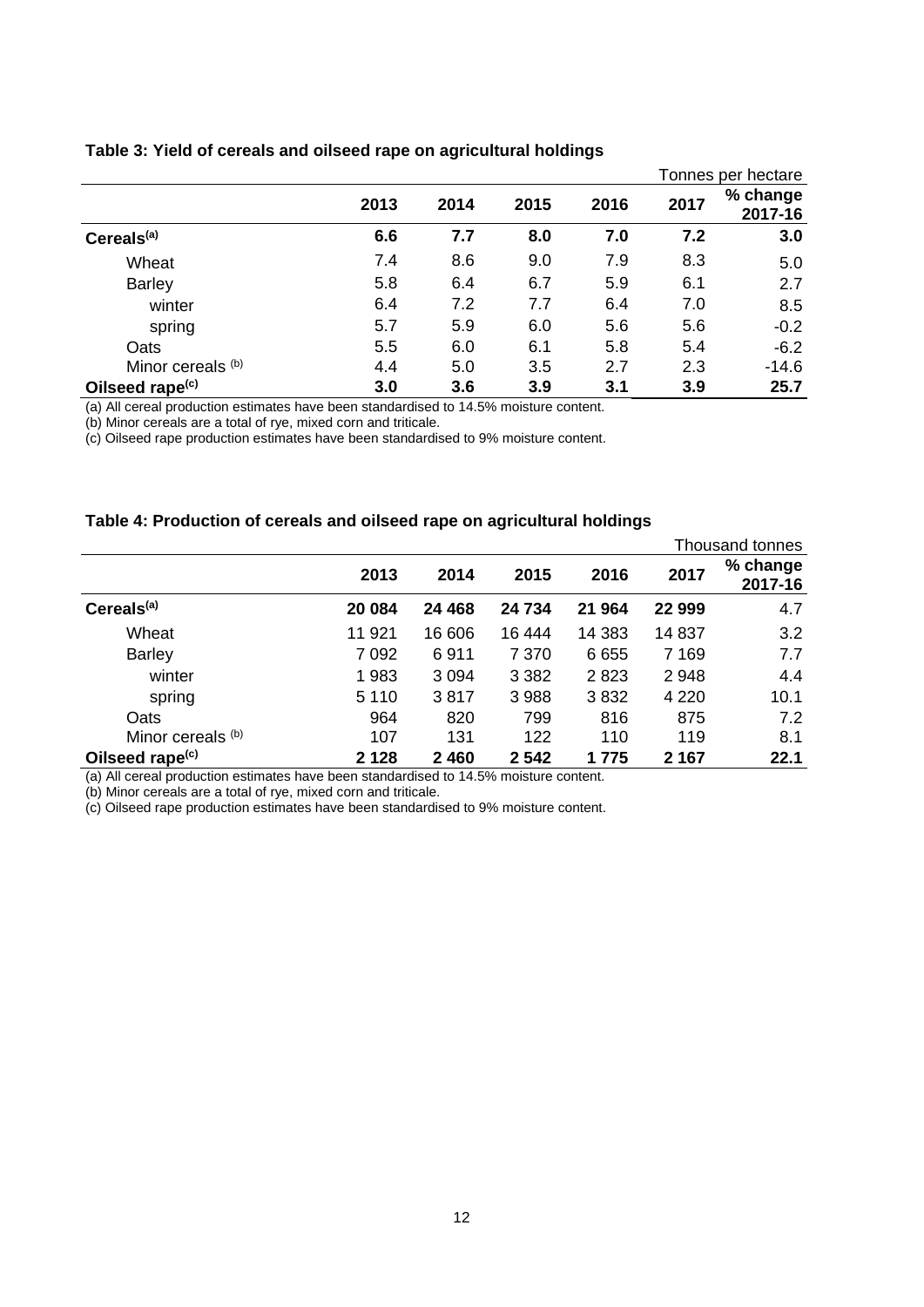|                                                            |      |      |      | i nousand nectares  |
|------------------------------------------------------------|------|------|------|---------------------|
|                                                            | 2015 | 2016 | 2017 | % change<br>2017-16 |
| <b>Total fruit and vegetables</b>                          | 159  | 148  | 152  | 3.1                 |
| Orchards <sup>(a)</sup>                                    | 25.9 | 25.1 | 24.4 | $-2.8$              |
| Small fruit (b) (c)                                        | 10.0 | 10.0 | 10.7 | 7.6                 |
| <b>Strawberries</b>                                        | 3.3  | 3.4  | 3.1  | $-6.0$              |
| Other small fruit (incl. gooseberries and<br>blackberries) | 6.6  | 6.6  | 7.6  | 14.4                |
| Vegetables and salad for human<br>consumption(b)(d)        | 123  | 113  | 117  | 4.0                 |
| Peas and beans                                             | 40   | 37   | 39   | 4.2                 |
| All other vegetables and salad                             | 83   | 75   | 78   | 3.9                 |

<span id="page-12-0"></span>**Table 5: Area of fruit and vegetables grown in the open on agricultural holdings on 1 June**  Thousand hectares

(a) Includes both commercial and non-commercial. Commercial orchards are those from which growers intend to sell fruit.

(b) Due to the small areas grown, some UK countries do not collect data on individual crops in this category. For these countries the areas are included in this total estimate only. Therefore the total estimate does not always sum to the component parts.

(c) Small fruit includes crops grown in Spanish tunnels.

(d) These figures relate to land usage on 1 June and are not necessarily good indicators of annual production as more than one crop may be obtained in each season, a crop may overlap two seasons, or may be planted after 1 June.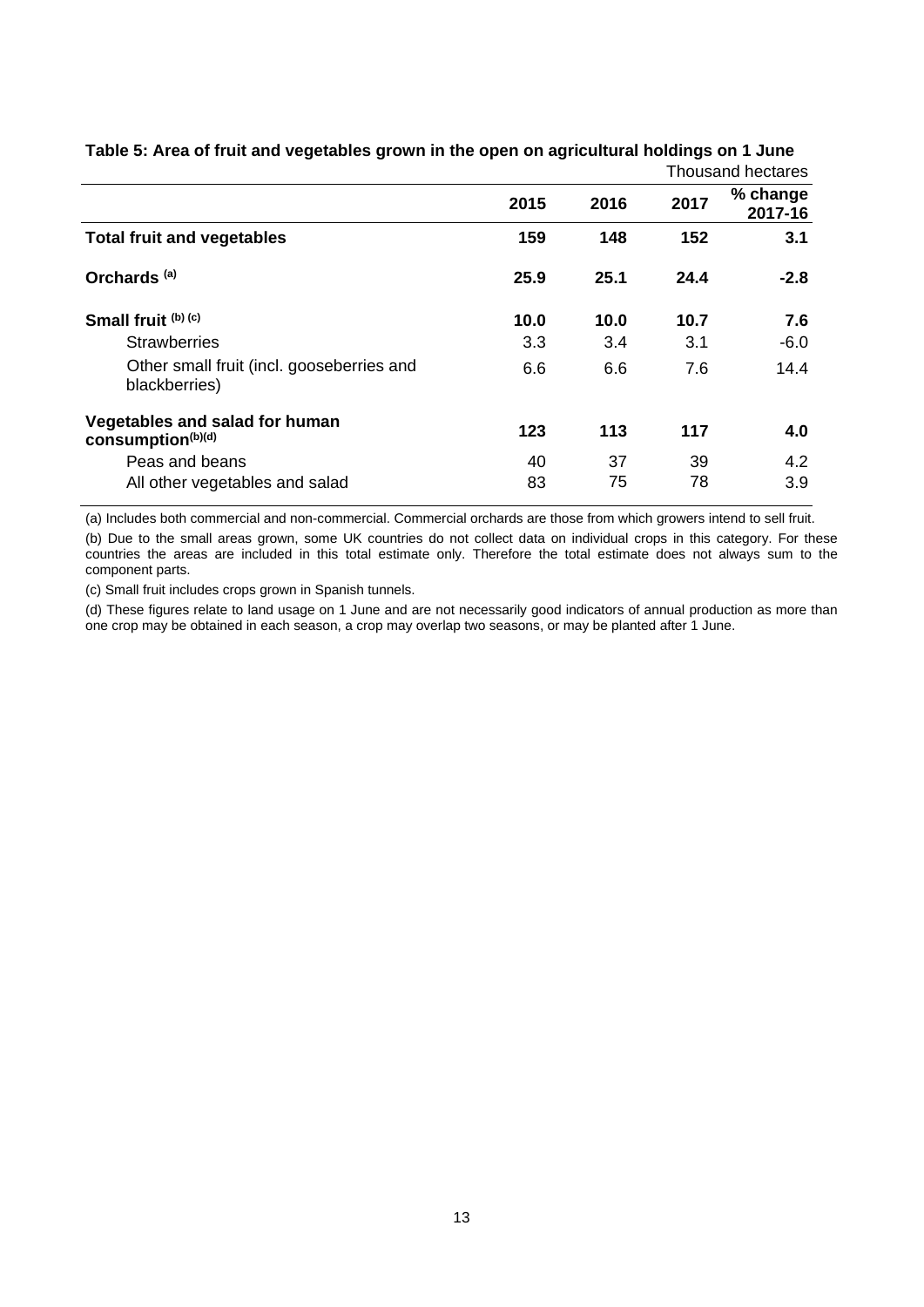|                                                  |      |      | <b>Thousand hectares</b> |                     |  |
|--------------------------------------------------|------|------|--------------------------|---------------------|--|
|                                                  | 2015 | 2016 | 2017                     | % change<br>2017-16 |  |
| Total hardy nursery stock, bulbs and flowers (a) | 12.7 | 11.5 | 12.5                     | 8.7                 |  |
| Hardy nursery stock                              | 5.5  | 5.3  | 5.0                      | $-6.2$              |  |
| Bulbs and flowers grown in the open              | 6.8  | 5.8  | 71                       | 23.2                |  |

#### **Table 6: Area of hardy nursery stock on agricultural holdings on 1 June**

(a) Due to the small areas grown, some UK countries do not collect data on individual crops in this category. For these countries the areas are included in this total estimate only. Therefore the total estimate does not always sum to the component parts.

## **Table 7: Area of glasshouses and protected crops on agricultural holdings on 1 June (a) (b)**

|                                     |         |         |      | <b>Hectares</b>     |
|-------------------------------------|---------|---------|------|---------------------|
|                                     | 2015    | 2016    | 2017 | % change<br>2017-16 |
| Total glasshouse area on 1 June (c) | 2667    | 2 7 4 7 | 2807 | 2.2                 |
| Vegetables, salad and fruit         | 1 9 3 0 | 2 0 5 5 | 2098 | 2.1                 |
| Flowers, foliage and other plants   | 529     | 522     | 546  | 4.5                 |
| Not in use on 1 June                | 179     | 141     | 136  | $-4.1$              |

(a) These figures relate to land usage on 1 June and are not necessarily good indicators of annual production as more than one crop may be obtained in each season, a crop may overlap two seasons, or may be planted after 1 June.

(b) 'Glasshouse' includes any fixed or mobile structure high enough to walk through, which is glazed or clad with film, rigid plastics or other glass substitutes. It excludes lights, low plastic tunnels, French and Spanish tunnels. These are reported as crops grown in the open (table 5).

(c) Due to the small areas grown, some UK countries do not collect data on individual crops in this category. For these countries the areas are included in this total estimate only. Therefore the total estimate does not always sum to the component parts.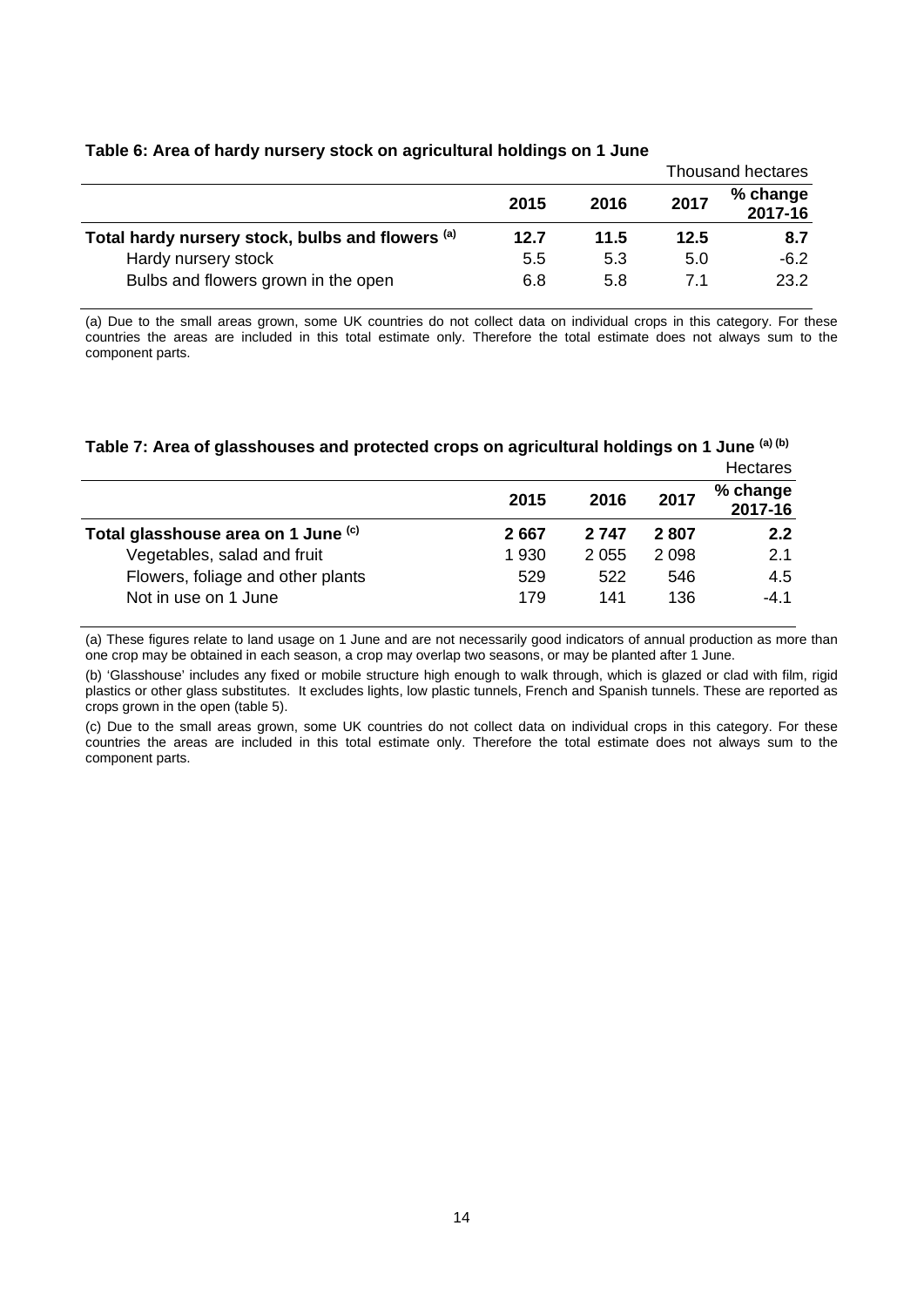|                                |         |         |         | Thousands           |
|--------------------------------|---------|---------|---------|---------------------|
|                                | 2015    | 2016    | 2017    | % change<br>2017-16 |
| <b>Total cattle and calves</b> | 9919    | 10 033  | 10 004  | $-0.3$              |
| All female cattle              | 7 1 8 8 | 7 250   | 7 240   | $-0.1$              |
| Aged 2 years or more           | 4 2 3 8 | 4 2 0 4 | 4 1 9 3 | $-0.3$              |
| Total breeding herd            | 3 4 7 2 | 3 4 9 3 | 3481    | $-0.4$              |
| - Beef herd                    | 1576    | 1596    | 1589    | $-0.4$              |
| - Dairy herd                   | 1895    | 1897    | 1891    | $-0.3$              |
| Other female cattle            | 767     | 712     | 712     | 0.1                 |
| - Beef                         | 381     | 365     | 366     | 0.2                 |
| - Dairy                        | 386     | 346     | 346     | 0.0                 |
| Aged between 1 and 2 years     | 1 3 7 9 | 1442    | 1464    | 1.5                 |
| - Beef                         | 834     | 872     | 898     | 2.9                 |
| - Dairy                        | 545     | 570     | 567     | $-0.6$              |
| Less than 1 year               | 1 570   | 1603    | 1583    | $-1.3$              |
| - Beef                         | 980     | 1 0 1 5 | 1 0 4 0 | 2.4                 |
| - Dairy                        | 590     | 588     | 543     | $-7.6$              |
| All male cattle                | 2730    | 2783    | 2763    | $-0.7$              |
| Aged 2 years or more           | 388     | 364     | 355     | $-2.6$              |
| Aged between 1 and 2 years     | 1 0 0 1 | 1 0 3 2 | 1 0 5 1 | 1.9                 |
| Less than 1 year               | 1 342   | 1 3 8 6 | 1 357   | $-2.1$              |

<span id="page-14-0"></span>**Table 8: Cattle and calves on agricultural holdings on 1 June (a)**

(a) These figures have been sourced from the Cattle Tracing System (CTS) in England, Wales and Scotland and the equivalent APHIS system in Northern Ireland.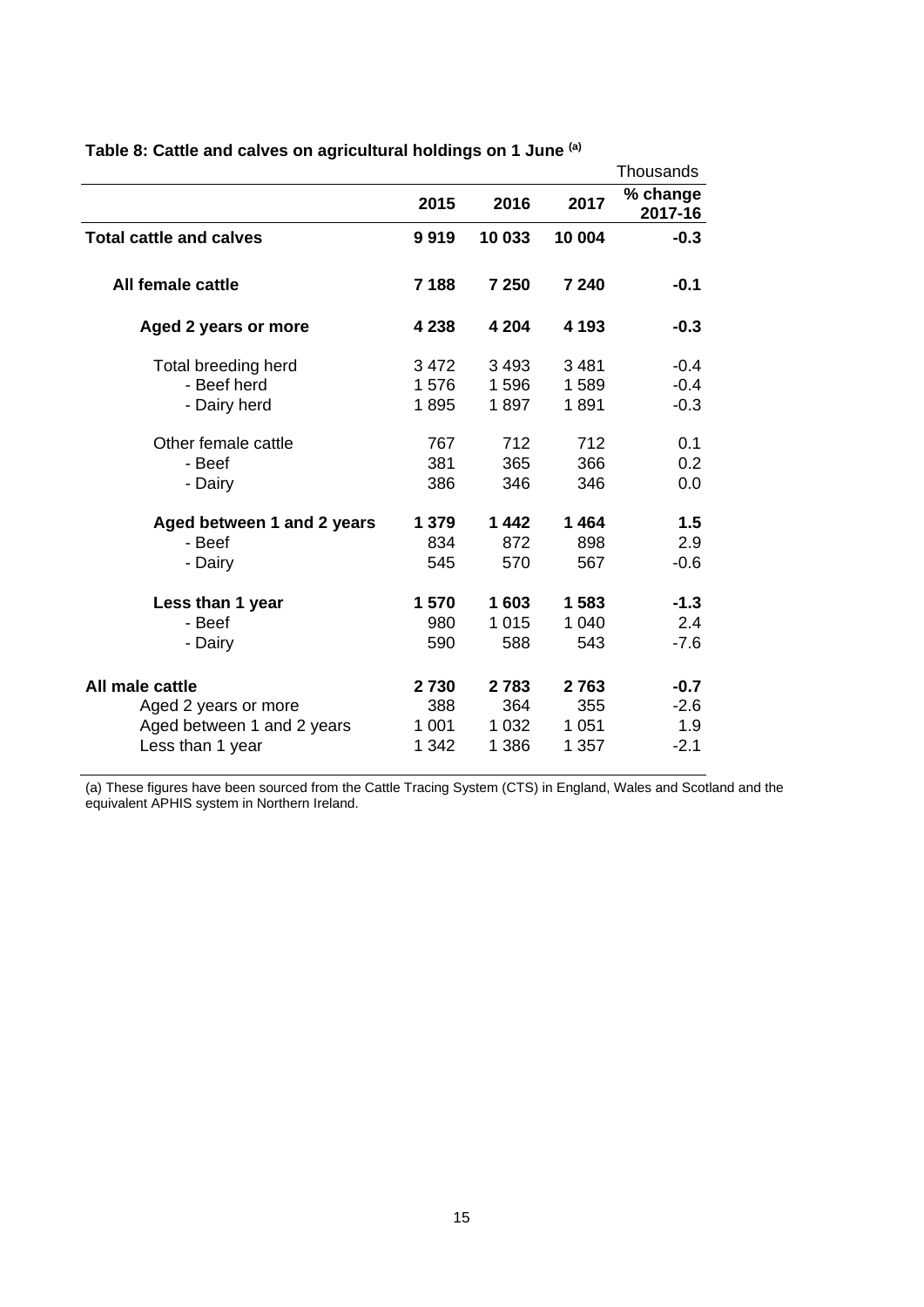|                                           |       |         |         | Thousands           |
|-------------------------------------------|-------|---------|---------|---------------------|
|                                           | 2015  | 2016    | 2017    | % change<br>2017-16 |
| <b>Total pigs</b>                         | 4739  | 4866    | 4 9 6 9 | 2.1                 |
| <b>Breeding pigs</b>                      | 507   | 509     | 512     | 0.5                 |
| <b>Female breeding herd</b>               | 408   | 415     | 417     | 0.4                 |
| Sows in pig                               | 285   | 295     | 297     | 0.8                 |
| Gilts in pig                              | 56    | 55      | 55      | 0.1                 |
| Other sows (a)                            | 66    | 65      | 64      | $-1.2$              |
| Other breeding pigs                       | 100   | 94      | 95      | 0.8                 |
| Boars being used for service              | 15    | 15      | 14      | $-9.0$              |
| Gilts intended for first time<br>breeding | 85    | 79      | 81      | 2.6                 |
| Fattening pigs (incl. barren sows)        | 4 232 | 4 3 5 6 | 4 4 5 7 | 2.3                 |

## **Table 9: Pigs on agricultural holdings on 1 June**

(a) Either being suckled or dry sows being kept for further breeding.

## **Table 10: Sheep and lambs on agricultural holdings on 1 June**

|                                                                                        |         |        |         | Thousands             |
|----------------------------------------------------------------------------------------|---------|--------|---------|-----------------------|
|                                                                                        | 2015    | 2016   | 2017    | $%$ change<br>2017-16 |
| <b>Total sheep and lambs</b>                                                           | 33 337  | 33 943 | 34 832  | 2.6                   |
| <b>Female breeding flock</b><br>Ewes intended for further breeding<br>or for slaughter | 16 024  | 16 304 | 16 669  | 2.2 <sub>2</sub>      |
|                                                                                        | 13 278  | 13460  | 13762   | $2.2^{\circ}$         |
| Ewes intended for first time breeding                                                  | 2 7 4 6 | 2844   | 2 9 0 7 | $2.2^{\circ}$         |
| Other sheep and lambs                                                                  | 17 313  | 17639  | 18 163  | 3.0                   |
| Lambs under 1 year old                                                                 | 16 528  | 16 840 | 17 340  | 3.0                   |
| Rams                                                                                   | 408     | 409    | 417     | 1.8                   |
| Other sheep 1 year and over                                                            | 377     | 389    | 405     | 4.3                   |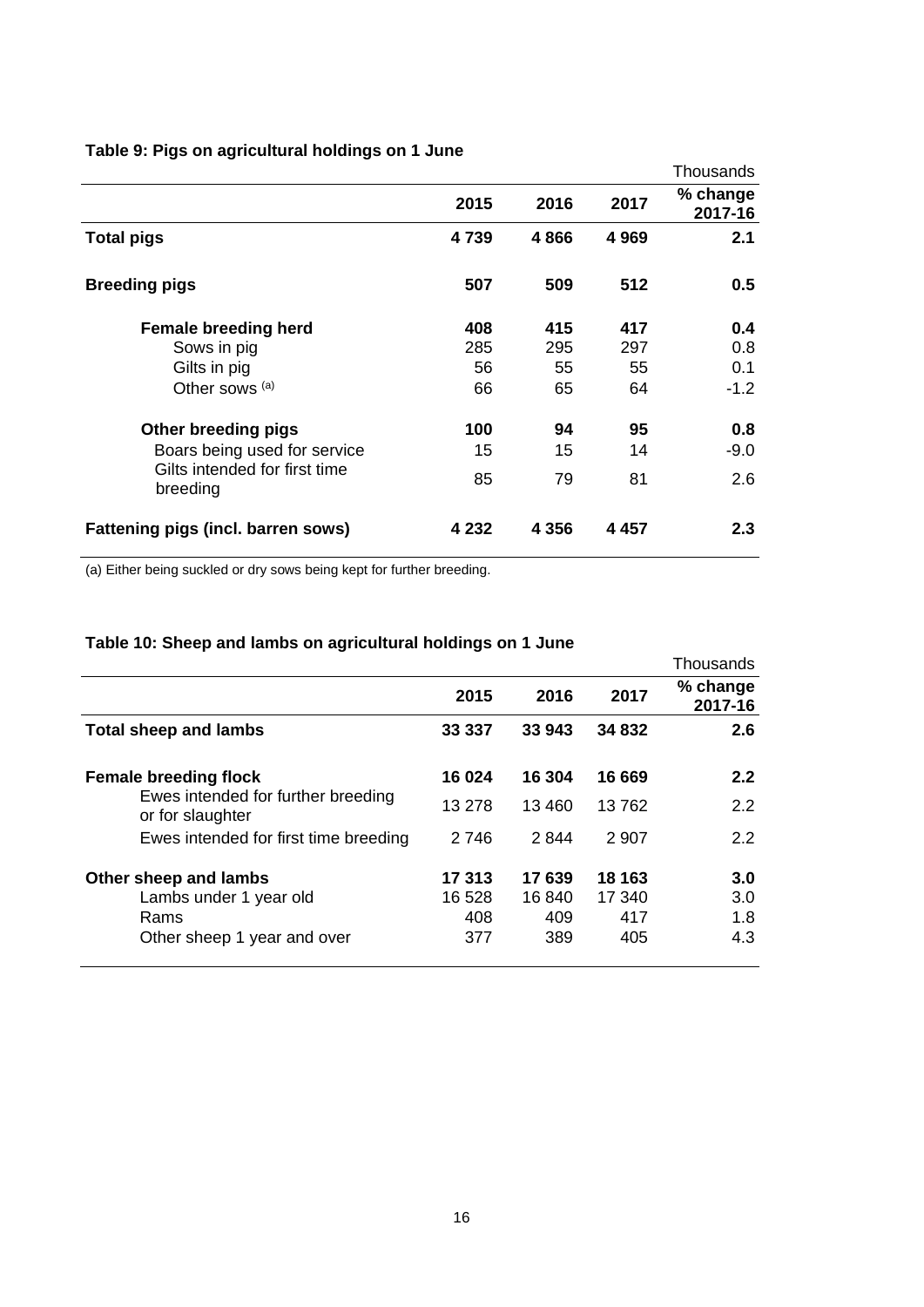|                                         |         |         |         | Thousands           |
|-----------------------------------------|---------|---------|---------|---------------------|
|                                         | 2015    | 2016    | 2017    | % change<br>2017-16 |
| <b>Total poultry</b>                    | 167 579 | 172 607 | 181818  | 5.3                 |
| <b>Total breeding and laying fowl</b>   | 49 509  | 50798   | 52 939  | 4.2                 |
| Hens and pullets laying eggs for eating | 36 998  | 38 058  | 39 510  | 3.8                 |
| <b>Breeding flock</b>                   | 12511   | 12740   | 13 4 29 | 5.4                 |
| Table chickens (broilers)               | 107 056 | 110 639 | 117 619 | 6.3                 |
| Other poultry                           | 11 014  | 11 170  | 11 260  | 0.8                 |
| <b>Ducks</b>                            | 2 2 3 7 | 1993    | 2 3 0 1 | 15.5                |
| Geese                                   | 143     | 152     | 160     | 5.0                 |
| <b>Turkeys</b>                          | 4 3 2 2 | 4 2 2 8 | 4 149   | $-1.9$              |
| All other poultry                       | 4 3 1 2 | 4 7 9 8 | 4 6 5 1 | $-3.1$              |

## **Table 11: Poultry on agricultural holdings on 1 June (a)**

 (a) Due to production cycles, subgroups within the poultry population are often volatile as the 'point in time' nature of the June Survey can lead to large variations in the numbers in each category.

## **Table 12: All other livestock on agricultural holdings on 1 June**

|                                          |      |      |      | Thousands           |
|------------------------------------------|------|------|------|---------------------|
|                                          | 2015 | 2016 | 2017 | % change<br>2017-16 |
| <b>Total other livestock</b>             | 437  | 426  | 422  | $-1.0$              |
| Goats                                    | 101  | 104  | 105  | 1.4                 |
| Farmed deer                              | 31   | 31   | 31   | 0.6                 |
| Horses                                   | 283  | 268  | 258  | $-3.6$              |
| Any livestock not recorded elsewhere (a) | 22   | 24   | 27   | 16.8                |
| - of which alpacas                       | 12   | 12   | 13   | 7.2                 |
| - of which llamas                        | 2    | 2    | 2    | $-14.4$             |

(a) Includes camelids, donkeys and mules.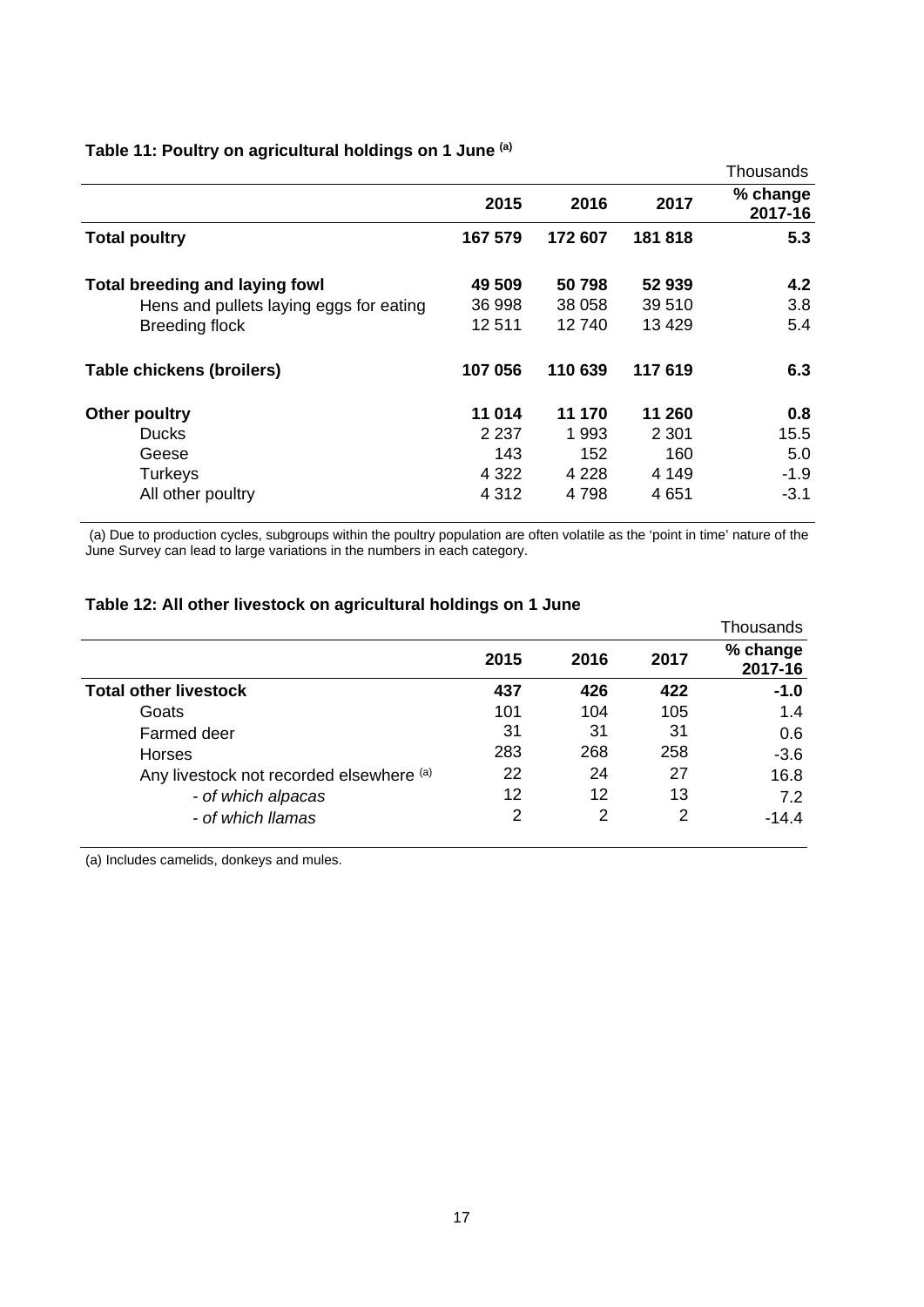|                                          | Number of people (thousands) |      |      |                     |
|------------------------------------------|------------------------------|------|------|---------------------|
|                                          | 2015                         | 2016 | 2017 | % change<br>2017-16 |
| Total number of people working on        |                              |      |      |                     |
| agricultural holdings                    | 476                          | 466  | 474  | 1.7                 |
| Farmers, partners, directors and spouses | 294                          | 290  | 294  | 1.3                 |
| Full time                                | 142                          | 139  | 141  | 1.5                 |
| Part time <sup>(c)</sup>                 | 152                          | 151  | 153  | 1.2                 |
| Regular employees, salaried managers and |                              |      |      |                     |
| casual workers                           | 183                          | 176  | 180  | 2.3                 |
| Regular employees <sup>(a)(b)</sup>      | 115                          | na   | na   |                     |
| - Full time                              | 73                           | na   | na   |                     |
| - Part time $(c)$                        | 43                           | na   | na   |                     |
| Casual workers <sup>(b)</sup>            | 67                           | na   | na   |                     |

### <span id="page-17-0"></span>**Table 13: Number of people working on agricultural holdings on 1 June**

(a) Not all UK countries collect separate estimates for salaried managers. These figures are included with regular employees.

(b) From 2016 Wales no longer provide a breakdown for these categories, for more information please see their publication: http://gov.wales/statistics-and-research/survey-agricultural-horticulture/?lang=en

(c) Part time is defined as working less than 39 hours per week.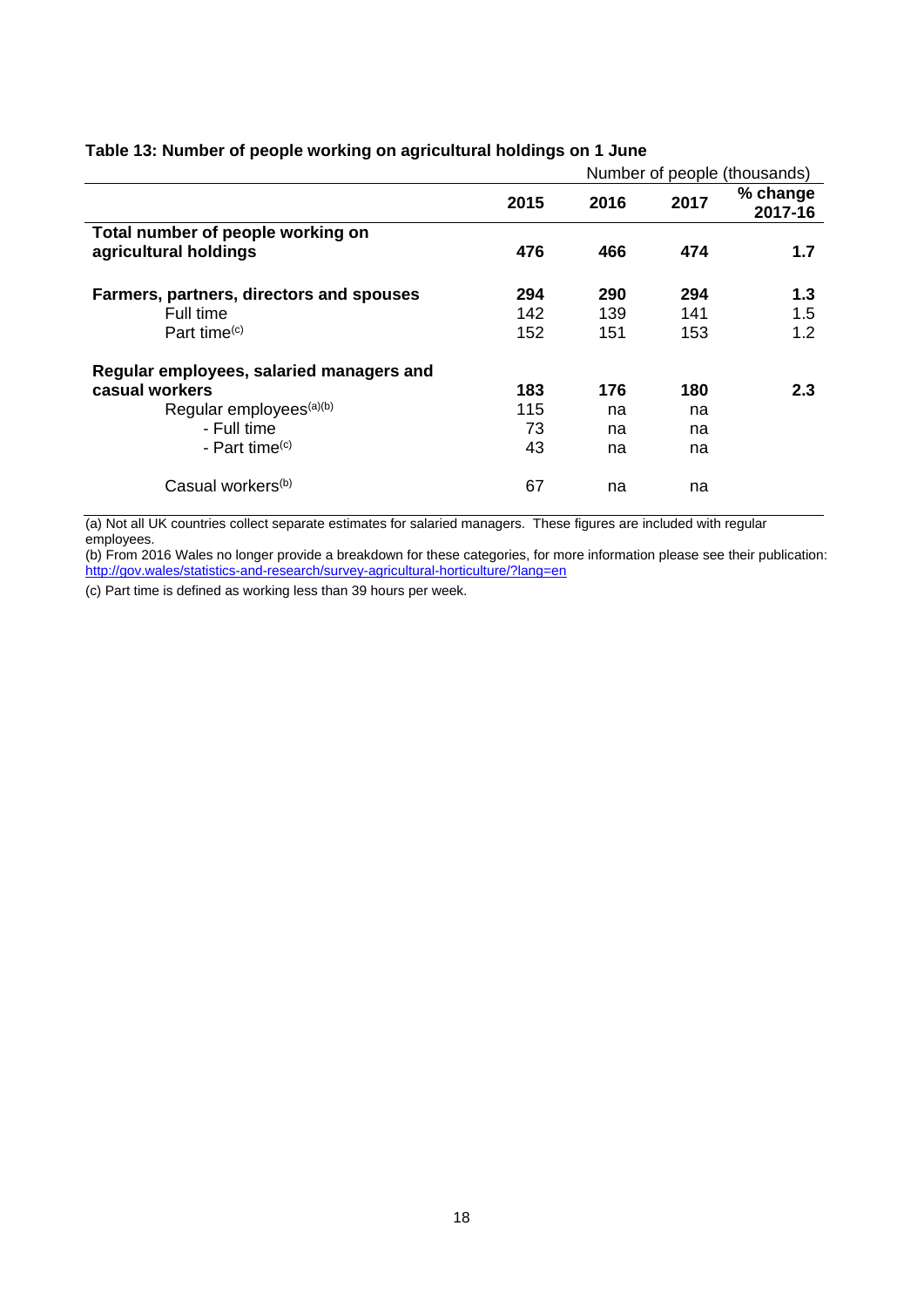## <span id="page-18-0"></span>**Data uses and users**

## **Land**

- Data on crop areas (both arable and horticultural) help us monitor the long term trends in cropping. Amongst many other things, this helps us assess the impacts of the abolition of formal set-aside.
- The data will enable us to assess how land areas vary across the UK regions and in different geographic areas (such as the Uplands, National Parks, and River Basin Districts).
- The cereals and oilseed rape harvest estimates are heavily used by the cereals industry to monitor the availability of grain throughout the year.
- Any changes in the agricultural sector also affect people. For many, it is their livelihood and a way of life.

## **Livestock**

- Data from the June Survey help us monitor changes in livestock populations over time and the effects of e.g. CAP reform on the industry.
- The numbers are also used to make forecasts of meat and milk production to inform industry of the availability of supply which affects prices.
- Livestock distributions across the UK help assess the risk of veterinary disease and to control outbreaks.
- The data are also used heavily in calculations of the greenhouse gas and ammonia emissions inventories.

Results from the England June Survey of Agriculture and Horticulture also have a wide range of uses and users with requests for data being made on a daily basis. A document providing information of specific uses and users can be found via the following link:

https://www.gov.uk/government/statistical-data-sets/structure-of-the-agricultural-industry-in-englandand-the-uk-at-june.

## **Other survey results and publications**

Results from all the Defra farming surveys can be viewed on the Defra website via the following link: https://www.gov.uk/government/publications?publication\_filter\_option=statistics. This also contains details of future publication dates.

The next Farming Statistics publications due from the June Survey of Agriculture and the Cereal and Oilseed Rape Production Survey are shown below. Please note that the publication dates are provisional and subject to change.

## **England Publications**

- August 2018: Farming Statistics provisional arable crop areas at 1 June 2018 England.
- September 2018: Farming Statistics final crop areas and cattle, sheep and pig populations at 1 June 2018 – England.
- October 2018: Farming statistics final land use, livestock populations and agricultural workforce at 1 June 2018 – England.

## **UK Publications**

- October 2018: Farming Statistics provisional crop areas, yields, livestock populations at 1 June 2018 – United Kingdom.
- December 2018: Farming Statistics final crop areas, yields, livestock populations and agricultural workforce at 1 June 2018 – United Kingdom.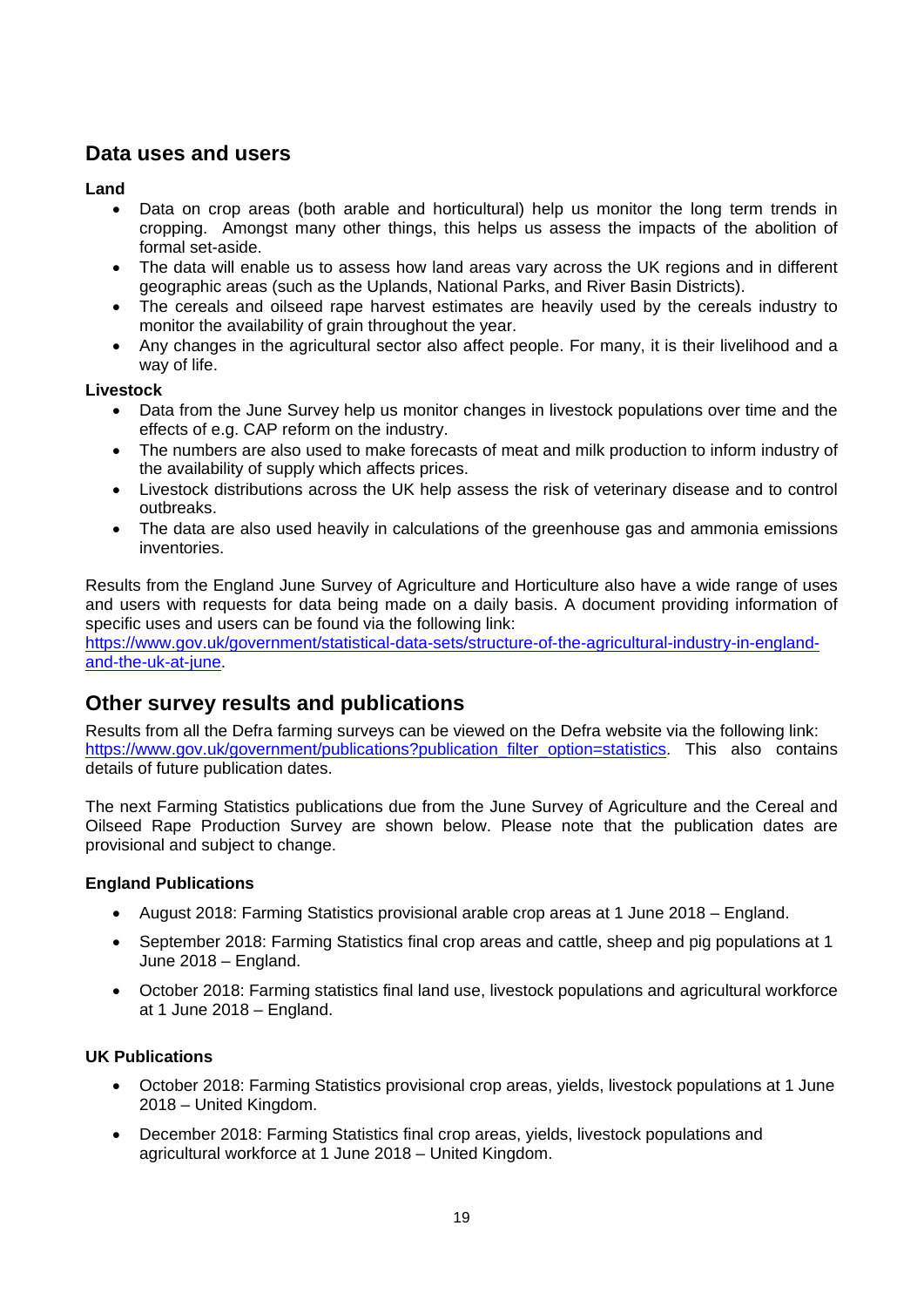More detailed results from the June Survey can be found at:

https://www.gov.uk/government/statistical-data-sets/structure-of-the-agricultural-industry-in-englandand-the-uk-at-june. This includes various time series of crop areas and livestock numbers dating back as early as 1866 and detailed geographical breakdowns of the results.

# **Methodology: June Survey of Agriculture and Horticulture**

Data on crop areas and livestock populations are collected in the June Survey of Agriculture and Horticulture carried out by each of the UK agriculture departments. The methodology adopted by each country is below.

## **England**

England results are the final results from the June Survey of Agriculture and Horticulture in 2017. The June Survey of Agriculture and Horticulture was historically a postal survey run annually. However from 2011 onwards, the survey has been run predominantly online with an option for farmers to complete a paper form if they preferred.

Approximately 25 thousand 'commercial' holdings were asked to complete the survey in 2017. Commercial holdings are defined as those with significant levels of farming activity, i.e. holdings with more than five hectares of agricultural land, one hectare of orchards, 0.5 hectares of vegetables or 0.1 hectares of protected crops, or more than 10 cows, 50 pigs, 20 sheep, 20 goats or 1,000 poultry.

Checks were carried out to ensure the sample was representative across farm size. The size of a farm is determined by its Standard Labour Requirement (SLR). In the SLR system, each livestock type and land-use has a theoretical amount of labour required each year. This value is multiplied by the land area or livestock numbers and then summed to give the SLR for the holding. The SLR represents the typical number of full time workers required on the holding.

The small farms (those with low SLRs) were sampled at a lower rate and the sampling rate increased with farm size as in table 14 below. This method minimises the burden on farmers whilst maximising the coverage. To improve the coverage of the pig and poultry sectors, a special data collection exercise was run to collect data from a central point for some of the largest companies.

| <b>Stratum</b> | <b>Description</b>      | Sampling<br>rate $(\%)$ | <b>Population</b><br>size |
|----------------|-------------------------|-------------------------|---------------------------|
| 1              | SLR < 0.5               | 10%                     | 50 057                    |
| 2              | $SLR \ge 0.5$ and $< 1$ | 15%                     | 15 585                    |
| 3              | $SLR \geq 1$ and $< 2$  | 25%                     | 15 061                    |
| 4              | $SLR \ge 2$ and $< 3$   | 37%                     | 7992                      |
| 5              | $SLR \geq 3$ and $< 5$  | 54%                     | 7 7 8 6                   |
| 6              | $SLR \ge 5$             | 67%                     | 7853                      |
| 10             | <b>SLR unknown</b>      | 47%                     | 3 0 3 1                   |
| All            |                         | 23%                     | 107 365                   |

|  |  | Table 14: June 2017 sample design |  |
|--|--|-----------------------------------|--|
|  |  |                                   |  |

The results in this statistical release are based on responses from almost 17 thousand commercial holdings, representing a response rate of 67%.

The data are subject to rigorous validation checks which identify inconsistencies within the data or large year-on-year changes. Any records that have not been cleaned by the results production stage are excluded from the analysis.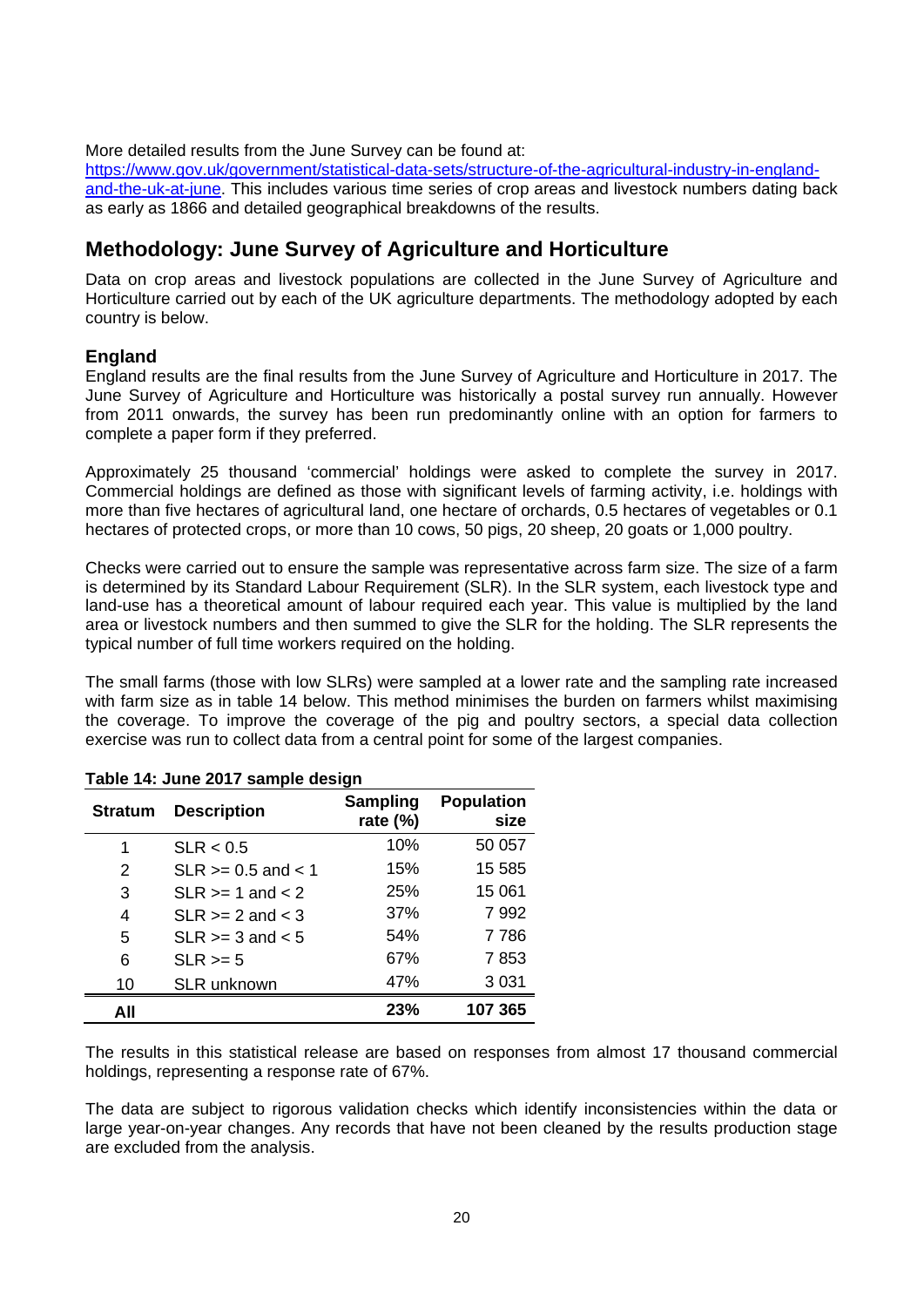Population totals are estimated for each question on the survey to account for the non-sampled and non-responding holdings. This survey uses the technique known as ratio raising, in which the trend between the sample data and base data (previous year's data) is calculated for each stratum. The calculated ratio is then applied to the previous year's population data to give England level estimates. For holdings where we do not have base data (new holdings or long-term non-responders) the sample estimates are raised according to the inverse sampling fraction.

Cattle results are sourced from the Cattle Tracing System (CTS). The data include returns from all holdings with cattle so are not subject to survey error. More information on the use of this administrative data can be found on the "survey notes and guidance" web page via the following link: https://www.gov.uk/government/uploads/system/uploads/attachment\_data/file/182225/defra-statsfoodfarm-landuselivestock-june-results-BovineRegisters.pdf

Final crop areas and cattle, sheep and pig populations from the England 2017 June Survey were published on 14 September 2017 and can be viewed on our website via the following link: https://www.gov.uk/government/organisations/department-for-environment-food-ruralaffairs/series/structure-of-the-agricultural-industry.

More details on the June Survey methodology can be found at: https://www.gov.uk/structure-of-the-agricultural-industry-survey-notes-and-guidance.

## **Scotland**

The June Agricultural Census is conducted annually by the Scottish Government's Rural and Environmental Science Analytical Services division (RESAS). Data are requested from all holdings who submitted a Single Application Form (SAF) in the previous year, together with some other large businesses that would not be eligible for support payments. A sample of holdings which didn't submit a SAF or who didn't return a form last year were also sent a census form.

Data for the June census is collected from three sources:

Land data were extracted from the Single Application Form (SAF) database for around 23,700 holdings that are claiming under the Basic Payment Scheme (BPS). Holdings that submitted a SAF in 2016 were also sent a cut-down census form (22,000 forms) to collect the additional data on livestock and labour.

From the remaining holdings that did not complete a SAF in 2016, 10,000 (potentially including holdings that submitted a SAF for the first time in 2017) were sent a full census form covering land, livestock and labour.

All cattle data (including data on cattle breeds) were collected from the Cattle Tracing Scheme administrative source. This means that we effectively have 100 per cent coverage, even for those smaller holdings that were not selected for inclusion in the census.

Table 15 gives a breakdown for forms returned for each category of holding.

Land-use data was received for holdings covering 90 per cent of the total agricultural area, either from the SAF or from returned full census forms (shaded grey).

Cattle data was received for 100 per cent of holdings with cattle, from the CTS.

Other data was received for holdings covering 63 per cent of the total agricultural area, from returned census forms (the final column in the table).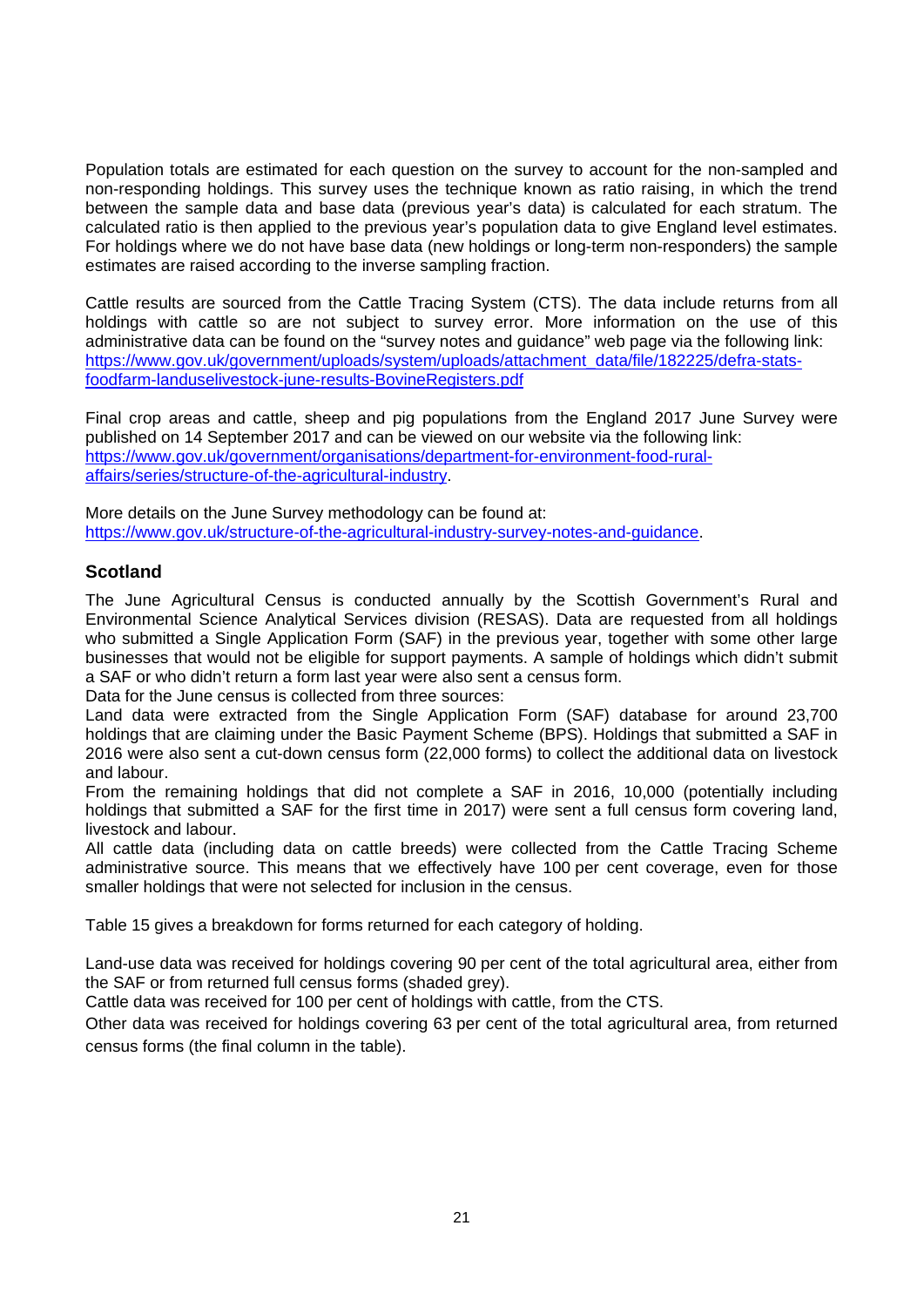| Census type <sup>(1)</sup> | <b>Total</b><br>number | <b>Number</b><br>selected <sup>(2)</sup> | <b>Number of</b><br>returns <sup>(3)</sup> | <b>Total</b><br>area | Area of<br>selected <sup>(2)</sup> | Area of<br>returns $(3)$ |
|----------------------------|------------------------|------------------------------------------|--------------------------------------------|----------------------|------------------------------------|--------------------------|
| <b>SAF</b>                 | 24,635                 | 23,337                                   | 15.878                                     | 4,963,754            | 4,869,897                          | 3,288,604                |
| full form                  |                        | 1,120                                    | 674                                        |                      | 144.724                            | 111,805                  |
| part form                  |                        | 22.217                                   | 15.204                                     |                      | 4,725,173                          | 3,176,799                |
| Non-SAF                    | 26,721                 | 9,237                                    | 4,479                                      | 790,585              | 536,047                            | 355,187                  |
| full form                  |                        | 8,364                                    | 4,100                                      |                      | 452,923                            | 336,780                  |
| part form                  |                        | 873                                      | 379                                        |                      | 83.124                             | 18,407                   |
| Total                      | 51,356                 | 32.574                                   | 20,357                                     | 5,754,339            | 5,405,944                          | 3,643,791                |

#### **Table 15: Number of returned forms**

(1) "SAF" refers to holdings where land-use data is available from the Single Application Form dataset.

"Non-SAF" refers to holdings where land-use data is only available through the June Agricultural Census form (if at all).

"full form" refers to the long version of the census form covering land use, livestock (except cattle), and labour, designed for those not completing the SAF.

"part form" refers to the short version of the census form covering livestock (except cattle), and labour, designed for those known to be completing the SAF.

(2) The numbers selected are slightly lower than the total number eventually identified due to annual changes in the list of holdings.

(3) The return numbers quoted here relate to the number of survey forms received. For SAF holdings this masks the fact that we effectively receive 100 per cent response for all land items. Cattle data, from the CTS database, is also effectively 100 per cent complete. Response rates based on these figures therefore relate to other livestock and employment data.

Full results for Scotland were published on 11th October 2017 by the Scottish Government Rural and Environment Science and Analytical Services (RESAS) division and are available at: http://www.scotland.gov.uk/Topics/Statistics/Browse/Agriculture-isheries/PubFinalResultsJuneCensus. Some of the data have since been amended slightly after that original publication.

Contact details - Saughton House (Q Spur), Broomhouse Drive, Edinburgh, EH11 3XD (telephone: 0300 244 9707, email: agric.stats@scotland.gsi.gov.uk).

## **Wales**

The Welsh population currently stands at around 35,000 holdings. In 2017 a total of 11,600 survey forms were sent out. Final results were based on a response rate of 55%. Final results for Wales were published by the Welsh Government on 21 November 2017 at: www.wales.gov.uk/statistics

For further details contact Agricultural & Rural Affairs Statistics, Welsh Government, Cathays Park, Cardiff, CF10 3NQ (telephone: Cardiff (0300) 025 5082). E-mail: stats.agric@wales.gsi.gov.uk

## **Northern Ireland**

In 2017 the Northern Ireland Agricultural and Horticultural Survey was conducted as a sample survey. A total of 20,100 forms were issued with results based on 14,400 returned forms. Data for the cattle section is a complete census as it is extracted from the APHIS cattle tracing database. Data for the pig and poultry sections are also complete censuses extracted from the NI Annual Inventory of Pigs and Update of NI Bird Register respectively. Final results were published on 30 November 2017 by the Department of Agriculture, Environment and Rural Affairs for Northern Ireland, Dundonald House, Belfast, BT4 3SB (telephone: Belfast (02890) 525450) and are available on the internet at: www.daera-ni.gov.uk/topics/statistics/statistical-bulletins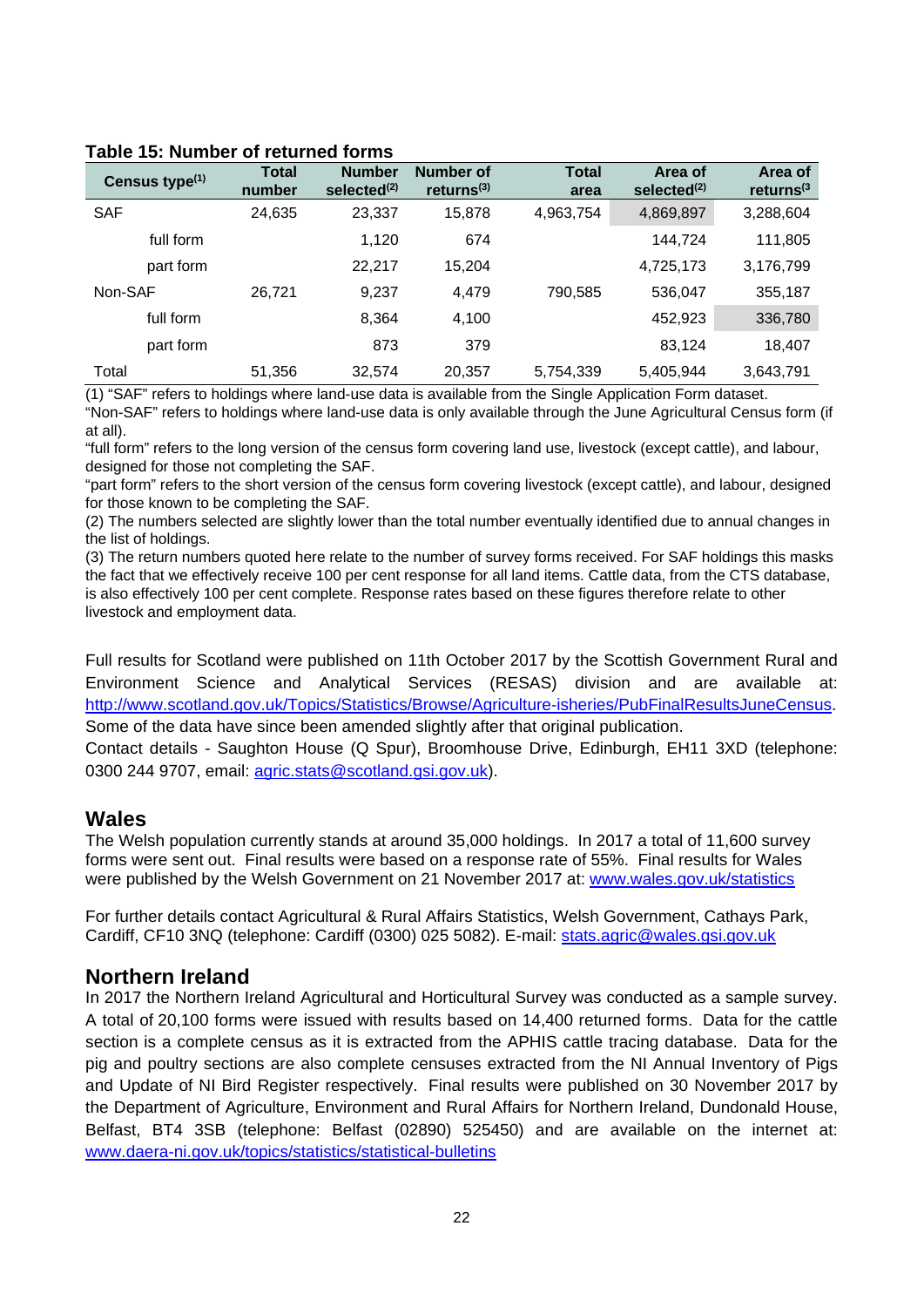# **Methodology: Cereal and Oilseed Rape Production Survey**

## **England**

Results are based on provisional results from the Cereal and Oilseed Rape Production Survey, a representative sample of cereal and oilseed rape growers across English regions and farm sizes. These results are based on responses from 2,477 farms (71% response rate) across the country (see table 16).

| 1.91<br>English region    | Number<br>sampled | Number of<br>responses | Response<br>rate $(\%)$ |
|---------------------------|-------------------|------------------------|-------------------------|
| <b>North East</b>         | 180               | 130                    | 72                      |
| North West and Merseyside | 223               | 143                    | 64                      |
| Yorkshire and the Humber  | 516               | 353                    | 68                      |
| East Midlands             | 503               | 369                    | 73                      |
| <b>West Midlands</b>      | 271               | 191                    | 70                      |
| Eastern                   | 758               | 565                    | 75                      |
| South East and London     | 402               | 285                    | 71                      |
| South West                | 617               | 441                    | 71                      |
| Total                     | 3470              | 2477                   | 71                      |

| Table 16: Provisional response rate for Cereal and Oilseed Rape Production Survey 2017 by |  |
|-------------------------------------------------------------------------------------------|--|
| region                                                                                    |  |

The Cereal and Oilseed Rape Production Survey gathers data on production tonnages and moisture content for the various cereal and oilseed rape crops and seeks confirmation of the planted areas for these crops gathered from the June Survey of Agriculture and Horticulture. All moisture contents are standardised to ensure production estimates are comparable. Cereal production estimates are standardised to 14.5% moisture content and oilseed rape to 9% moisture content, with production tonnages being adjusted accordingly. These data are then used to calculate regional yield estimates for each crop type. Yield estimates are applied to regional June crop areas to derive England production estimates for each of the cereal and oilseed rape crops.

## **Wales**

No yield data were collected for Wales. The Welsh production figures have been estimated on a regional basis within Wales using the final results of the June 2016 Survey along with the yields for the English regions bordering Wales.

Final results for Wales were published by the Welsh Government in November 2017 at: www.wales.gov.uk/statistics. For further details contact Agricultural Statistics, Welsh Government, Cathays Park, Cardiff, CF10 3NQ (telephone: 03000 252244).

## **Scotland**

The 2017 estimates of production are based on provisional crop areas from the 2017 June Survey of Agriculture and Horticulture, along with crop yield estimates from discussions between Scottish Government analysts, industry experts and trade organisations .http://www.gov.scot/Topics/Statistics/Browse/Agriculture-Fisheries/PubCerealHarvest

## **Northern Ireland**

Areas are based on provisional estimates from the 2017 June Survey of Agriculture and Horticulture. Production figures are based on yield estimates from the Northern Ireland Department of Agriculture, Environment and Rural Affairs.